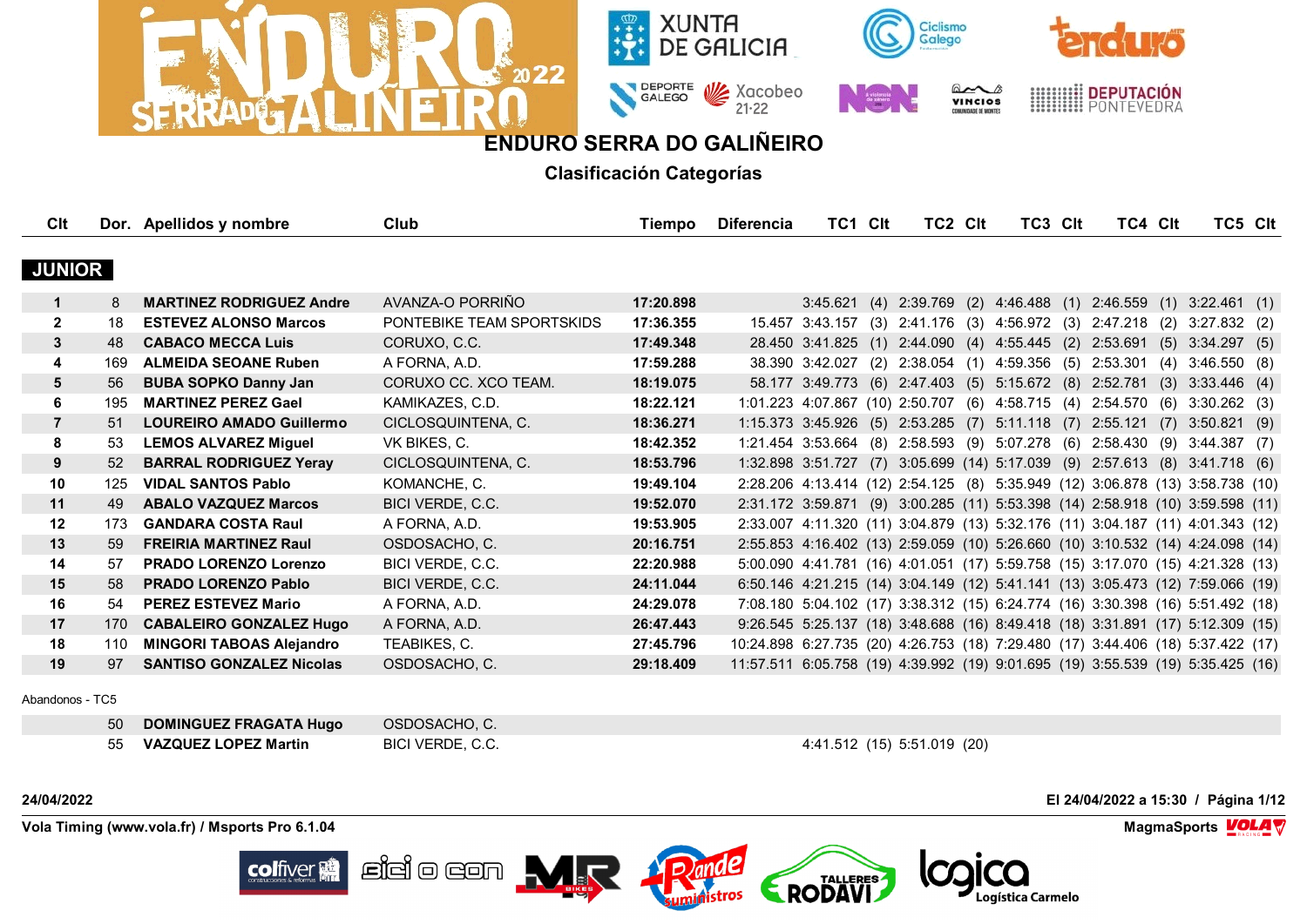



**Clasificación Categorías**

| Clt | Dor       | Apellidos y nombre                                       | Club                             | Tiempo | <b>Diferencia</b> | Clt<br>TC1 | TC2<br>Clt | TC3 CIt | TC4 Clt | TC5<br>Clt |
|-----|-----------|----------------------------------------------------------|----------------------------------|--------|-------------------|------------|------------|---------|---------|------------|
|     | 98<br>196 | <b>RIBEIRO GONZALEZ Brais</b><br>DA SILVA BACELO Gabriel | OSDOSACHO, C.<br>KAMIKAZES, C.D. |        |                   |            |            |         |         |            |

# **SUB 23**

|         |     | <b>FERNANDEZ PEREZ David</b>    | AVANZA-O PORRIÑO                 | 16:39.917 |                                                                                 | 3:28.832 (2) 2:35.785 (1) 4:38.984 (1) 2:42.051 (1) 3:14.265 (2) |  |  |  |  |
|---------|-----|---------------------------------|----------------------------------|-----------|---------------------------------------------------------------------------------|------------------------------------------------------------------|--|--|--|--|
|         | 9.  | <b>DEL RIO COLLAZO Zoe</b>      | XSM-SANTOME DE PIÑEIRO           | 17:19.531 | 39.614 3:47.418 (7) 2:44.738 (4) 4:46.492 (2) 2:42.226 (2) 3:18.657 (3)         |                                                                  |  |  |  |  |
| 3       |     | <b>CARRERA PRADO Nicolas</b>    | <b>TEAM JUSTBIKES-TRANSITION</b> | 17:35.020 | 55.103 3:27.860 (1) 2:53.097 (6) 5:20.258 (7) 2:43.543 (3) 3:10.262 (1)         |                                                                  |  |  |  |  |
| 4       | 10  | <b>LOUREIRO GIRALDEZ Manuel</b> | CORUXO, C.C.                     | 17:36.633 | 56.716 3:37.567 (3) 2:44.441 (3) 4:54.961 (4) 2:46.328 (4) 3:33.336 (4)         |                                                                  |  |  |  |  |
| 5       | 14  | <b>NOVO SAMPEDRO Cristian</b>   | VK BIKES, C.                     | 17:58.232 | 1:18.315 3:38.031 (4) 2:42.082 (2) 4:49.571 (3) 2:47.680 (5) 4:00.868 (10)      |                                                                  |  |  |  |  |
| 6       | 44  | <b>PORTO OTERO Pablo</b>        | PONTEBIKE TEAM SPORTSKIDS        | 18:09.105 | 1:29.188 3:53.539 (8) 2:47.492 (5) 4:59.351 (5) 2:53.520 (7) 3:35.203 (6)       |                                                                  |  |  |  |  |
|         | 20  | <b>MIRANDA GUITIAN Raul</b>     | CORUXO, C.C.                     | 18:13.378 | 1:33.461 3:41.371 (5) 2:57.090 (9) 5:06.312 (6) 2:53.438 (6) 3:35.167 (5)       |                                                                  |  |  |  |  |
| 8       | 109 | <b>RODRIGUES Joao</b>           | <b>INDEPENDIENTE</b>             | 19:17.870 | 2:37.953 4:01.160 (9) 2:56.226 (8) 5:28.273 (9) 3:01.785 (8) 3:50.426 (8)       |                                                                  |  |  |  |  |
| 9       | 47  | <b>SANCHEZ CRUCES Jose</b>      | PONTEBIKE TEAM SPORTSKIDS        | 19:24.956 | 2:45.039 4:02.164 (10) 3:00.886 (11) 5:23.992 (8) 3:10.625 (11) 3:47.289 (7)    |                                                                  |  |  |  |  |
| 10      | 42  | PIÑEIRA RODRIGUEZ Sergio        | PONTEBIKE TEAM SPORTSKIDS        | 20:15.708 | 3:35.791 4:20.719 (11) 3:10.930 (12) 5:47.449 (10) 3:06.063 (10) 3:50.547 (9)   |                                                                  |  |  |  |  |
| 11      | 40. | <b>MARTINEZ FERNANDEZ Ivan</b>  | XTREMBIKE, C.C.                  | 20:46.973 | 4:07.056 4:35.973 (13) 2:59.301 (10) 6:05.257 (11) 3:02.848 (9) 4:03.594 (11)   |                                                                  |  |  |  |  |
| $12 \,$ | 41  | <b>MARTINEZ BAUTISTA Mateo</b>  | PONTEBIKE TEAM SPORTSKIDS        | 23:20.524 | 6:40.607 4:53.676 (15) 3:54.129 (15) 6:41.336 (13) 3:28.828 (13) 4:22.555 (12)  |                                                                  |  |  |  |  |
| 13      | 45  | <b>BARRAL RODRIGUEZ Edgar</b>   | CICLOSQUINTENA, C.               | 23:20.989 | 6:41.072 4:37.391 (14) 3:43.129 (14) 6:27.379 (12) 3:23.219 (12) 5:09.871 (14)  |                                                                  |  |  |  |  |
| 14      | 43  | <b>BAZ MARTINEZ Ruben</b>       | VK BIKES, C.                     | 27:48.247 | 11:08.330 5:44.825 (16) 5:08.226 (16) 7:52.047 (14) 3:57.625 (14) 5:05.524 (13) |                                                                  |  |  |  |  |

Abandonos - TC5

| 13 ROMERO UCHA Ismael    | PONTEBIKE TEAM SPORTSKIDS | 3:43.543 (6) 2:55.133 (7) 9:25.711 (16)   |
|--------------------------|---------------------------|-------------------------------------------|
| 46  GARCIA COMESAÑA Ivan | KAMIKAZES, C.D.           | 4:28.703 (12) 3:20.219 (13) 8:45.407 (15) |

**colfiver** 

**24/04/2022 El 24/04/2022 a 15:30 / Página 2/12**

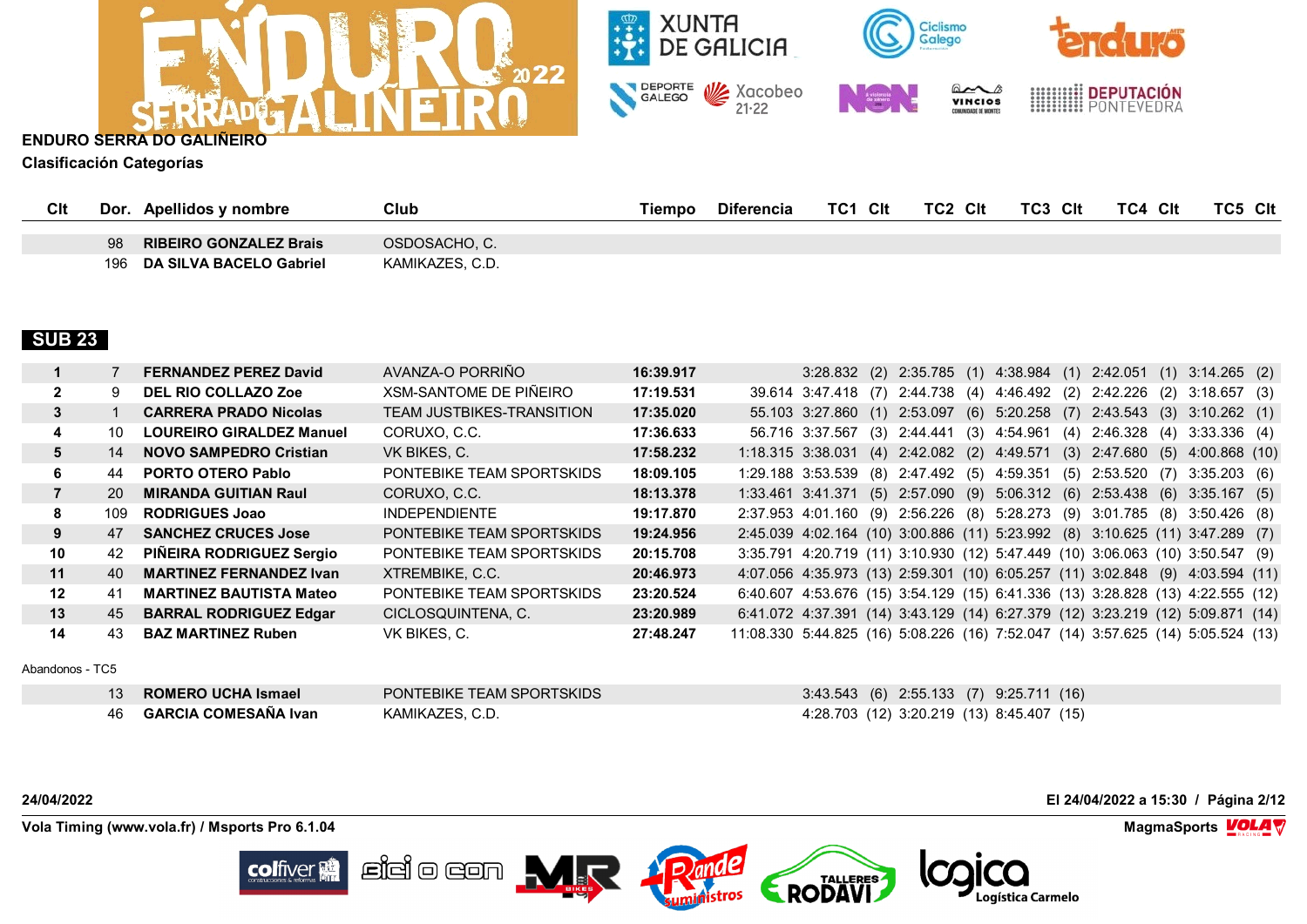



**Clasificación Categorías**

| Clt            |               | Dor. Apellidos y nombre                     | Club                           | Tiempo    | <b>Diferencia</b> | TC1 Clt | TC2 CIt | TC3 CIt | TC4 Clt | TC5 Clt                                                                        |  |
|----------------|---------------|---------------------------------------------|--------------------------------|-----------|-------------------|---------|---------|---------|---------|--------------------------------------------------------------------------------|--|
|                |               |                                             |                                |           |                   |         |         |         |         |                                                                                |  |
| ELITE          |               |                                             |                                |           |                   |         |         |         |         |                                                                                |  |
|                | $\mathcal{P}$ | <b>GONZALEZ FONTAN Mauro</b>                | SALVATERRA DE MIÑO, C.C.       | 16:08.391 |                   |         |         |         |         | 3:24.867 (1) 2:31.691 (1) 4:21.981 (1) 2:36.078 (1) 3:13.774 (2)               |  |
| $\overline{2}$ | 5             | <b>VILABOA SIMOES Francisco</b>             | SINGLETRACK OUTDOOR SPORTS, C. | 16:32.614 |                   |         |         |         |         | 24.223 3:25.648 (2) 2:36.469 (3) 4:37.430 (2) 2:43.196 (2) 3:09.871 (1)        |  |
| 3              | 39            | <b>MENDEZ BOUZA Kevin Xoel</b>              | ROCASPORT GIANT, C.            | 17:00.985 |                   |         |         |         |         | 52.594 3:30.746 (4) 2:41.199 (4) 4:42.895 (3) 2:43.450 (3) 3:22.695 (3)        |  |
| 4              | 201           | <b>CASTELO PEREZ Miguel</b>                 | THC BIKE, C.                   | 17:11.524 |                   |         |         |         |         | 1:03.133 3:29.602 (3) 2:32.199 (2) 4:44.613 (5) 2:47.891 (6) 3:37.219 (11)     |  |
| 5              | 17            | <b>PASTORIZA CANCELAS Adrian</b>            | THC BIKE, C.                   | 17:31.038 |                   |         |         |         |         | 1:22.647 3:45.820 (9) 2:45.398 (6) 4:43.105 (4) 2:48.571 (7) 3:28.144 (5)      |  |
| 6              | 23            | <b>BOULLOSA SEOANE Brais</b>                | BICI VERDE, C.C.               | 18:01.097 |                   |         |         |         |         | 1:52.706 3:45.871 (10) 2:53.590 (13) 4:53.417 (7) 2:53.610 (12) 3:34.609 (8)   |  |
| $\overline{7}$ | 26            | <b>NUÑEZ GIL Carlos</b>                     | KAMIKAZES, C.D.                | 18:05.968 |                   |         |         |         |         | 1:57.577 3:49.336 (13) 2:54.750 (15) 4:53.859 (8) 2:56.640 (14) 3:31.383 (6)   |  |
| 8              | 22            | <b>MANZANO CONESA Antonio</b>               | CICLOSQUINTENA, C.             | 18:09.918 |                   |         |         |         |         | 2:01.527 3:53.148 (15) 2:53.223 (12) 4:58.317 (9) 2:53.113 (11) 3:32.117 (7)   |  |
| 9              | 16            | <b>PEREZ GREGORES Diego</b>                 | CYCLING TEAM CABAÑAS, C.       | 18:24.689 |                   |         |         |         |         | 2:16.298 3:52.012 (14) 2:51.438 (10) 5:13.496 (15) 2:51.918 (10) 3:35.825 (10) |  |
| 10             | 190           | <b>OCHOA SANCHEZ Elias</b>                  | + ENDURO MTB, C.               | 18:36.330 |                   |         |         |         |         | 2:27.939 3:46.809 (11) 2:54.184 (14) 5:03.770 (10) 3:03.520 (17) 3:48.047 (12) |  |
| 11             | 192           | <b>LOPEZ GONZALEZ Angel</b>                 | TRIBU DEL ÑU, C.C.             | 18:36.466 |                   |         |         |         |         | 2:28.075 3:41.344 (7) 2:44.399 (5) 5:06.715 (13) 2:51.305 (8) 4:12.703 (24)    |  |
| 12             | 15            | <b>PAZ CORRALES Esteban</b>                 | VK BIKES, C.                   | 18:38.563 |                   |         |         |         |         | 2:30.172 4:16.617 (23) 2:59.313 (18) 5:06.637 (12) 2:47.863 (5) 3:28.133 (4)   |  |
| 13             | 38            | PELETEIRO CORREDOIRA Sergio MOTO BIKE, P.C. |                                | 18:50.917 |                   |         |         |         |         | 2:42.526 4:05.453 (19) 3:05.067 (21) 5:08.738 (14) 2:56.218 (13) 3:35.441 (9)  |  |
| 14             | 29            | <b>RIVERO SIAS Alberto</b>                  | BICIOSOS-RIAS BAIXAS, P.C.     | 18:59.283 |                   |         |         |         |         | 2:50.892 4:03.738 (18) 2:49.914 (9) 5:15.286 (16) 2:51.433 (9) 3:58.912 (17)   |  |
| 15             | 154           | <b>PEDREIRA ESTEVEZ Alberto</b>             | BICI VERDE, C.C.               | 19:01.171 |                   |         |         |         |         | 2:52.780 3:48.125 (12) 2:57.230 (17) 5:05.008 (11) 2:57.211 (15) 4:13.597 (26) |  |
| 16             | 166           | <b>LOMBA RODRIGUEZ Alejandro</b>            | IN SITU, C.C.                  | 19:19.500 |                   |         |         |         |         | 3:11.109 3:53.359 (16) 2:55.062 (16) 5:21.758 (17) 3:07.293 (20) 4:02.028 (19) |  |
| 17             | 184           | <b>OCHOA SANCHEZ Esteban</b>                | + ENDURO MTB, C.               | 19:35.891 |                   |         |         |         |         | 3:27.500 3:58.500 (17) 3:13.629 (24) 5:24.711 (18) 3:05.859 (19) 3:53.192 (14) |  |
| 18             | 33            | <b>CAMPOS MARTINEZ Pedro</b>                | POLICIA LOCAL DE A CORUÑA, ACD | 19:47.898 |                   |         |         |         |         | 3:39.507 4:16.523 (22) 3:08.520 (22) 5:26.316 (19) 3:05.324 (18) 3:51.215 (13) |  |
| 19             | 31            | <b>RODRIGUEZ DA SILVA Serafin</b>           | PODIUM TEAM, A.D.              | 20:10.797 |                   |         |         |         |         | 4:02.406 4:15.778 (20) 3:15.308 (26) 5:30.551 (20) 2:58.906 (16) 4:10.254 (22) |  |
| 20             | 6             | PEREZ DASILVA Alejandro                     | TRIPAMP OURENSE, C.            | 20:26.725 |                   |         |         |         |         | 4:18.334 3:39.648 (6) 2:45.664 (7) 4:50.707 (6) 2:44.953 (4) 6:25.753 (30)     |  |
| 21             | 167           | <b>MENDEZ PADIN Pedro</b>                   | ARMENTEIRA E PUNTO, C.         | 20:33.809 |                   |         |         |         |         | 4:25.418 4:19.762 (26) 2:59.344 (19) 5:40.836 (21) 3:14.988 (29) 4:18.879 (28) |  |
| 22             | 145           | <b>GARCIA MOS Sergio</b>                    | PONTEBIKE TEAM SPORTSKIDS      | 20:45.563 |                   |         |         |         |         | 4:37.172 4:26.028 (29) 3:02.351 (20) 5:57.617 (25) 3:10.461 (21) 4:09.106 (20) |  |
| 23             | 248           | <b>SIMON Diego</b>                          | + ENDURO MTB, C.               | 20:52.610 |                   |         |         |         |         | 4:44.219 4:17.484 (24) 3:12.137 (23) 5:55.707 (24) 3:14.403 (27) 4:12.879 (25) |  |
| 24             | 168           | <b>GARCIA GANDARA Angel</b>                 | ARMENTEIRA E PUNTO, C.         | 21:03.007 |                   |         |         |         |         | 4:54.616 4:18.781 (25) 3:14.929 (25) 5:54.094 (23) 3:19.164 (31) 4:16.039 (27) |  |

pande

RODAVI

 $\mathbb{E}$ idio con  $\mathbf{M}_{\mathbb{R}}$ 

**Vola Timing (www.vola.fr) / Msports Pro 6.1.04 MagmaSports VOLA** 

**colfiver** 

**24/04/2022 El 24/04/2022 a 15:30 / Página 3/12**

Logística Carmelo

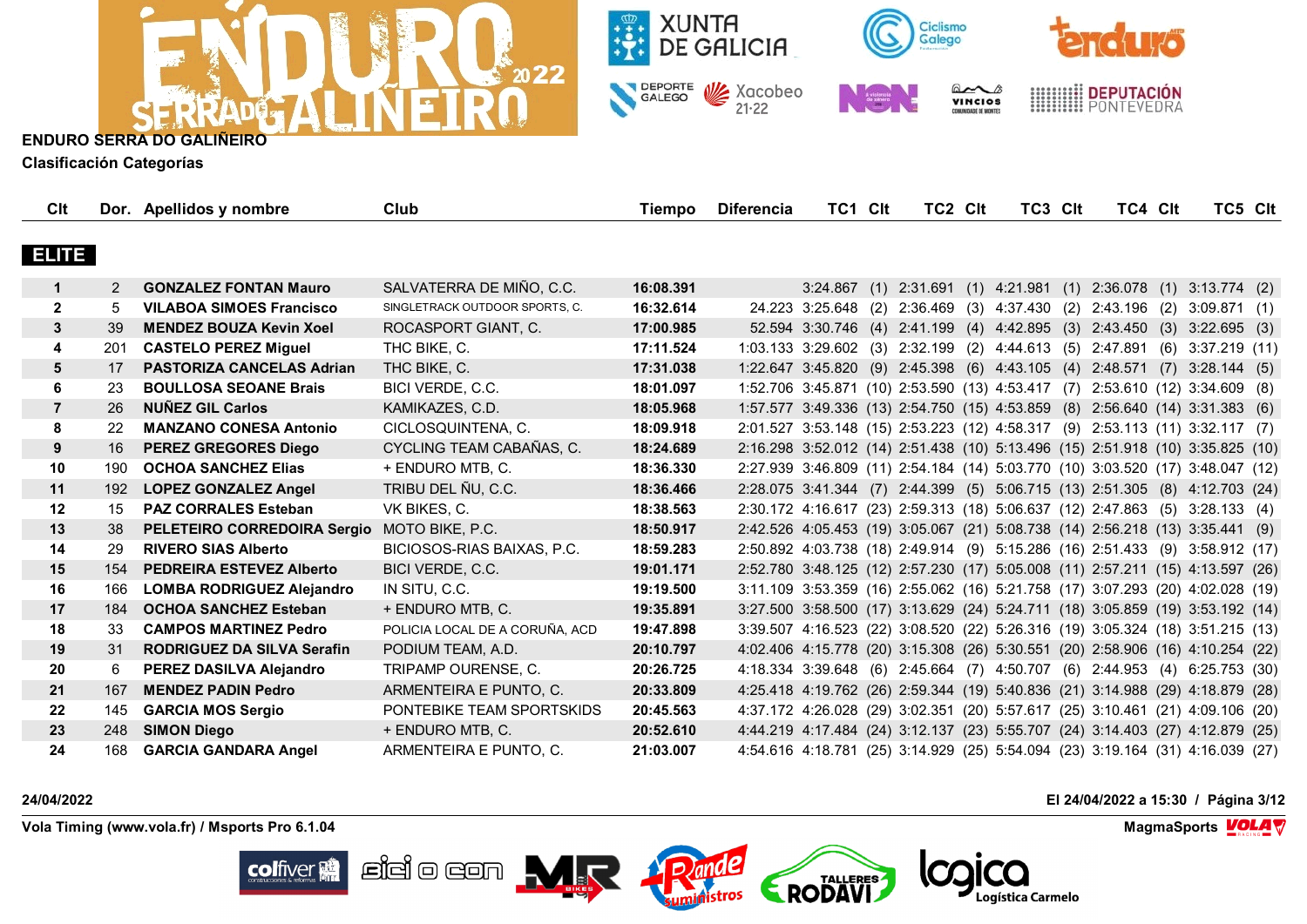



**Clasificación Categorías**

| Clt             |        | Dor. Apellidos y nombre          | Club                        | Tiempo    | <b>Diferencia</b>                                                               | TC1                                                                            | Clt | TC <sub>2</sub> C <sub>It</sub> | TC3 Clt | TC4 Clt | TC5 CIt |  |
|-----------------|--------|----------------------------------|-----------------------------|-----------|---------------------------------------------------------------------------------|--------------------------------------------------------------------------------|-----|---------------------------------|---------|---------|---------|--|
|                 |        |                                  |                             |           |                                                                                 |                                                                                |     |                                 |         |         |         |  |
| 25              | 35     | <b>GARCIA DOS SANTOS Sergio</b>  | <b>MONTEFERRO BIKE CLUB</b> | 21:03.984 |                                                                                 | 4:55.593 4:32.793 (31) 3:32.742 (31) 5:45.629 (22) 3:13.699 (26) 3:59.121 (18) |     |                                 |         |         |         |  |
| 26              | 30     | <b>VAZQUEZ FERNANDEZ Alfonso</b> | PONTEBIKE TEAM SPORTSKIDS   | 21:15.067 |                                                                                 | 5:06.676 4:22.270 (27) 3:47.090 (33) 5:59.594 (26) 3:10.555 (22) 3:55.558 (16) |     |                                 |         |         |         |  |
| 27              | 32     | <b>NOVO FERNANDEZ Javier</b>     | PULPEIROS MUGARDOS, C.      | 21:15.925 |                                                                                 | 5:07.534 4:22.953 (28) 3:33.406 (32) 6:11.340 (29) 3:13.101 (25) 3:55.125 (15) |     |                                 |         |         |         |  |
| 28              | 36     | <b>RODRIGUEZ SUAREZ Ruben</b>    | BTT CASTROBIKES, C.         | 21:38.977 |                                                                                 | 5:30.586 4:48.981 (32) 3:23.387 (29) 6:00.437 (27) 3:14.476 (28) 4:11.696 (23) |     |                                 |         |         |         |  |
| 29              | 34     | <b>VICENTE GONZALEZ Pablo</b>    | PODIUM TEAM, A.D.           | 22:00.918 |                                                                                 | 5:52.527 4:54.937 (34) 3:32.223 (30) 6:12.313 (30) 3:11.262 (23) 4:10.183 (21) |     |                                 |         |         |         |  |
| 30              | 181    | <b>FERNANDEZ PEREZ Bernardo</b>  | + ENDURO MTB. C.            | 22:58.769 |                                                                                 | 6:50.378 4:49.352 (33) 3:17.976 (27) 6:02.000 (28) 3:16.328 (30) 5:33.113 (29) |     |                                 |         |         |         |  |
| 31              | 37     | NUÑEZ DIAZ Manuel                | QUERCUS-APER, C.C.          | 24:19.586 |                                                                                 | 8:11.195 4:29.375 (30) 3:21.043 (28) 6:20.691 (31) 3:11.442 (24) 6:57.035 (32) |     |                                 |         |         |         |  |
| $32\phantom{a}$ | 115    | <b>LOPES PADIN Jose Daniel</b>   | BTT CASTROBIKES, C.         | 31:19.379 | 15:10.988 7:18.816 (36) 4:35.781 (35) 8:33.930 (32) 4:06.719 (33) 6:44.133 (31) |                                                                                |     |                                 |         |         |         |  |
| 33 <sup>2</sup> | 113    | <b>CAAMAÑO NIMO Martin</b>       | BTT CASTROBIKES, C.         | 33:25.726 | 17:17.335 6:54.840 (35) 4:22.610 (34) 9:09.519 (33) 4:00.109 (32) 8:58.648 (33) |                                                                                |     |                                 |         |         |         |  |
|                 |        |                                  |                             |           |                                                                                 |                                                                                |     |                                 |         |         |         |  |
| Abandonos - TC5 |        |                                  |                             |           |                                                                                 |                                                                                |     |                                 |         |         |         |  |
|                 | 19     | <b>GARCIA BUA lago</b>           | MACEDA, C.C.                |           |                                                                                 |                                                                                |     |                                 |         |         |         |  |
|                 | $\sim$ |                                  | $\overline{1101}$           |           |                                                                                 |                                                                                |     | 0.45, 404, 101, 0.40, 100, 101  |         |         |         |  |

| 25         | <b>HERRANZ ECHEITA Guillermo</b> | MONTEFERRO BIKE CLUB      | 3:45.461 (8) 2:46.460 (8)  |
|------------|----------------------------------|---------------------------|----------------------------|
| 27         | TORRON VAZQUEZ-NOGUEROL Nicolas  | KOMANCHE. C.              | 3:39.442 (5) 2:51.446 (11) |
| 28         | <b>COSTAS VILLAVERDE Oscar</b>   | PONTEBIKE TEAM SPORTSKIDS | 4:16.196 (21)              |
| <b>203</b> | <b>CABANAS CHEDAS Daniel</b>     | XSM-SANTOME DE PIÑEIRO    |                            |

# **ELITE FEMINA**

| 210 DUARTE CASTRO Desiree | CONDADO BIKE. A.D. | 19:31.431 | 3:58.008 (1) 2:56.582 (1) 5:24.504 (1) 3:07.434 (1) 4:04.903 (1)          |
|---------------------------|--------------------|-----------|---------------------------------------------------------------------------|
| 208 CHAPELA CAINO Gemma   | VK BIKES. C.       | 22:59.813 | 3:28.382 4:37.727 (2) 3:25.273 (2) 6:35.172 (2) 3:33.621 (2) 4:48.020 (2) |
| 207 CASTRO CAL Isabel     | CONDADO BIKE, A.D. | 25:22.530 | 5:51.099 5:44.590 (3) 3:56.179 (3) 6:35.855 (3) 3:42.840 (3) 5:23.066 (3) |

**Vola Timing (www.vola.fr) / Msports Pro 6.1.04 MagmaSports VOLA** 

**colfiver** 

**24/04/2022 El 24/04/2022 a 15:30 / Página 4/12**

Logística Carmelo

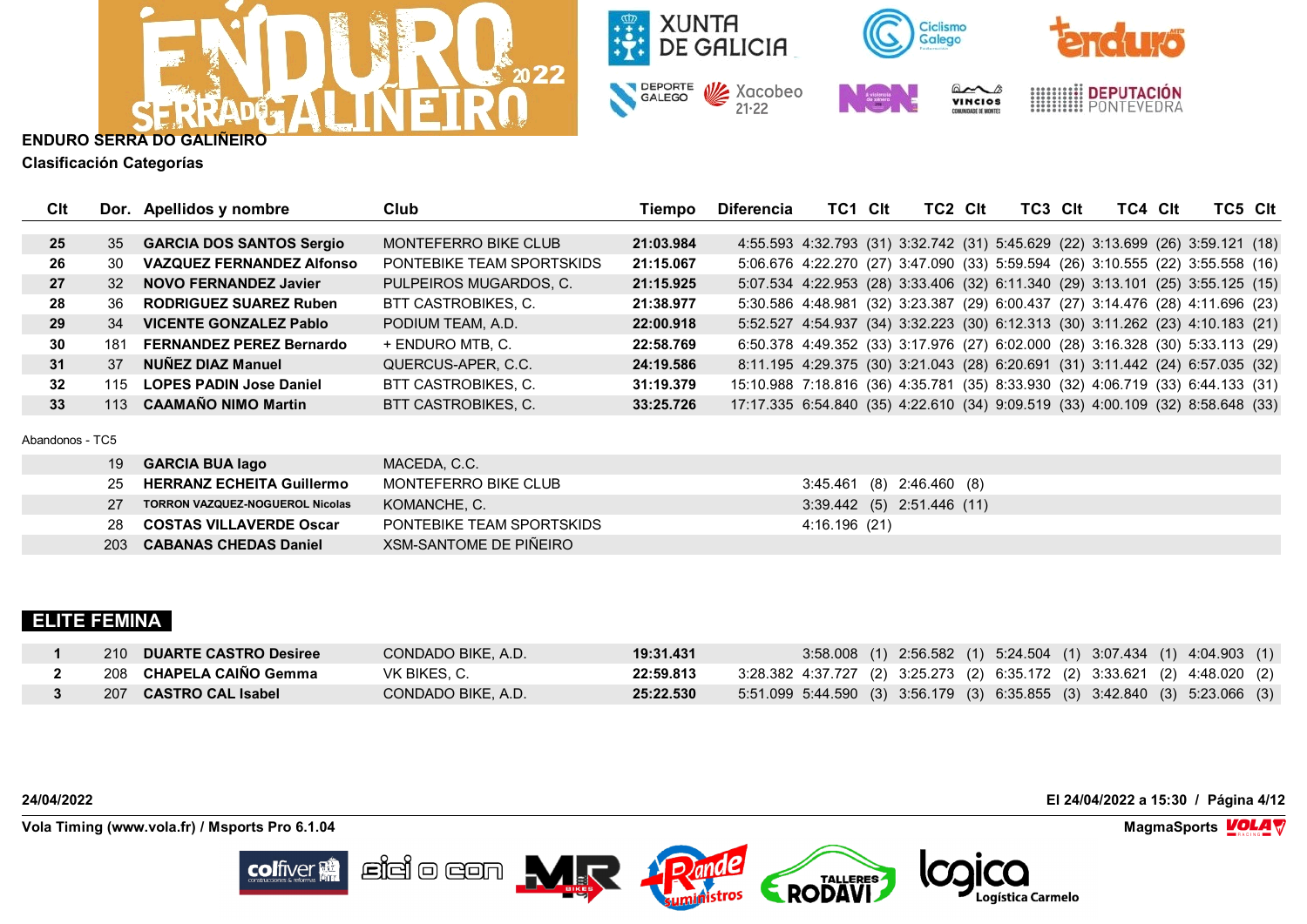



**Clasificación Categorías**

| Clt              |     | Dor. Apellidos y nombre               | Club                      | Tiempo    | <b>Diferencia</b> | TC1 CIt | TC2 CIt | TC3 CIt                                                                        | TC4 CIt |     | TC5 CIt        |  |
|------------------|-----|---------------------------------------|---------------------------|-----------|-------------------|---------|---------|--------------------------------------------------------------------------------|---------|-----|----------------|--|
|                  |     |                                       |                           |           |                   |         |         |                                                                                |         |     |                |  |
| <b>MASTER 30</b> |     |                                       |                           |           |                   |         |         |                                                                                |         |     |                |  |
| $\mathbf 1$      | 61  | <b>SOTO BARREIROS Javier</b>          | OS AFIADORES, C.C.        | 17:27.433 |                   |         |         | 3:35.308 (2) 2:46.300 (3) 4:52.575 (4) 2:44.246 (1) 3:29.004 (1)               |         |     |                |  |
| $\mathbf{2}$     | 21  | <b>ROMERO UCHA Jose Maria</b>         | PONTEBIKE TEAM SPORTSKIDS | 17:43.293 |                   |         |         | 15.860 3:41.387 (4) 2:42.406 (1) 4:44.933 (1) 2:53.266 (4) 3:41.301 (6)        |         |     |                |  |
| $\mathbf{3}$     | -60 | <b>FERNANDEZ GUISANDE Helder</b>      | BICI O CON, C.            | 17:56.058 |                   |         |         | 28.625 3:49.000 (9) 2:54.879 (5) 4:51.648 (3) 2:51.137                         |         | (2) | $3:29.394$ (2) |  |
| 4                | 183 | <b>PARADA BEA Hector</b>              | + ENDURO MTB, C.          | 17:57.885 |                   |         |         | 30.452 3:41.742 (5) 2:47.101 (4) 4:58.305 (5) 2:54.101                         |         | (6) | 3:36.636(4)    |  |
|                  | -62 | <b>ALVAREZ ALVAREZ Jonatan</b>        | MONTEFERRO BIKE CLUB      | 18:03.465 |                   |         |         | 36.032 3:48.086 (7) 2:56.886 (9) 4:50.973 (2) 2:52.801 (3) 3:34.719 (3)        |         |     |                |  |
| 6                | 200 | <b>RIOS DURAN Balbino</b>             | THC BIKE, C.              | 18:07.577 |                   |         |         | 40.144 3:40.707 (3) 2:43.082 (2) 4:58.757 (7) 2:58.875 (9) 3:46.156 (8)        |         |     |                |  |
| $\overline{7}$   | 117 | <b>TOBIO REY Miguel</b>               | BTT CASTROBIKES, C.       | 18:19.249 |                   |         |         | 51.816 3:44.570 (6) 2:58.218 (12) 4:58.645 (6) 2:55.383 (7) 3:42.433 (7)       |         |     |                |  |
| 8                | 101 | <b>COSTAS PARADA Leandro</b>          | BIKE OU NON VAI, P.C.     | 18:22.727 |                   |         |         | 55.294 3:48.531 (8) 2:55.004 (6) 5:06.985 (8) 2:53.285 (5) 3:38.922 (5)        |         |     |                |  |
| 9                | 188 | <b>SEOANE VELASCO Jonathan</b>        | + ENDURO MTB, C.          | 19:04.918 |                   |         |         | 1:37.485 3:51.891 (10) 3:03.824 (16) 5:14.305 (11) 3:04.574 (12) 3:50.324 (10) |         |     |                |  |
| 10               | 157 | <b>BORJAS PAZOS Adrian</b>            | BICI VERDE, C.C.          | 19:07.289 |                   |         |         | 1:39.856 3:55.855 (13) 2:55.137 (7) 5:09.543 (9) 3:15.297 (19) 3:51.457 (11)   |         |     |                |  |
| 11               | 193 | <b>ALBERTI GONZALEZ Francisco</b>     | KAMIKAZES, C.D.           | 19:10.059 |                   |         |         | 1:42.626 3:52.863 (11) 2:55.727 (8) 5:34.164 (17) 3:00.031 (10) 3:47.274 (9)   |         |     |                |  |
| 12               | 69  | <b>CABADAS RIAL Felix</b>             | KOMANCHE, C.              | 19:18.924 |                   |         |         | 1:51.491 3:54.726 (12) 2:58.965 (13) 5:33.027 (16) 2:57.031 (8) 3:55.175 (13)  |         |     |                |  |
| 13               | 124 | <b>GONZALEZ MEIJIDE Andres</b>        | KOMANCHE, C.              | 19:22.869 |                   |         |         | 1:55.436 3:58.933 (15) 3:05.540 (18) 5:12.856 (10) 3:04.157 (11) 4:01.383 (16) |         |     |                |  |
| 14               | 123 | <b>ALVAREZ CRESPO David</b>           | KOMANCHE, C.              | 19:37.309 |                   |         |         | 2:09.876 4:05.512 (18) 3:02.375 (15) 5:27.621 (15) 3:06.961 (13) 3:54.840 (12) |         |     |                |  |
| 15               | 147 | <b>FIGUEIRA SEBASTIAN Junior</b>      | PONTEBIKE TEAM SPORTSKIDS | 19:40.179 |                   |         |         | 2:12.746 3:57.199 (14) 3:04.781 (17) 5:25.285 (14) 3:15.973 (20) 3:56.941 (14) |         |     |                |  |
| 16               | 146 | <b>OBELLEIRO ARGIBAY Martin</b>       | PONTEBIKE TEAM SPORTSKIDS | 19:53.579 |                   |         |         | 2:26.146 4:12.860 (21) 3:00.164 (14) 5:22.508 (12) 3:11.625 (17) 4:06.422 (18) |         |     |                |  |
| 17               | 174 | <b>FERNANDEZ GONZALEZ Jose Manuel</b> | A FORNA, A.D.             | 20:03.946 |                   |         |         | 2:36.513 4:13.040 (22) 3:12.570 (20) 5:23.125 (13) 3:07.438 (14) 4:07.773 (19) |         |     |                |  |
| 18               | 68  | <b>AMOR SOUTO Javier</b>              | MONTENEME, C. C.          | 20:08.833 |                   |         |         | 2:41.400 4:02.629 (16) 2:57.950 (11) 5:37.317 (18) 3:18.160 (22) 4:12.777 (23) |         |     |                |  |
| 19               | 191 | <b>RODRIGUEZ ADAN Ivan</b>            | MR BIKES, C.              | 20:14.450 |                   |         |         | 2:47.017 4:04.618 (17) 2:57.465 (10) 5:52.750 (23) 3:09.746 (16) 4:09.871 (21) |         |     |                |  |
| 20               | 96  | <b>PRADO CASCALLAR Diego</b>          | VAL MIÑOR, P.C.           | 20:28.706 |                   |         |         | 3:01.273 4:09.016 (19) 3:14.644 (23) 5:42.605 (20) 3:09.652 (15) 4:12.789 (24) |         |     |                |  |
| 21               | 176 | <b>REGUEIRO ESTEVEZ David</b>         | + ENDURO MTB, C.          | 20:28.976 |                   |         |         | 3:01.543 4:15.625 (23) 3:13.425 (21) 5:43.102 (21) 3:13.808 (18) 4:03.016 (17) |         |     |                |  |
| 22               | 136 | <b>RABUÑAL LOPEZ Oscar</b>            | JARNACHAS, A.D.           | 20:30.594 |                   |         |         | 3:03.161 4:22.832 (25) 3:14.539 (22) 5:37.946 (19) 3:16.461 (21) 3:58.816 (15) |         |     |                |  |
| 23               | 172 | <b>GONZALEZ DEL GESSO Manuel</b>      | A FORNA, A.D.             | 21:03.476 |                   |         |         | 3:36.043 4:16.297 (24) 3:25.797 (26) 5:44.695 (22) 3:26.398 (30) 4:10.289 (22) |         |     |                |  |
| 24               | 141 | <b>CARRO TOJO Daniel</b>              | MESOIRO, C.C.             | 21:30.894 |                   |         |         | 4:03.461 4:31.543 (27) 3:11.562 (19) 6:06.164 (28) 3:19.625 (25) 4:22.000 (29) |         |     |                |  |

**24/04/2022 El 24/04/2022 a 15:30 / Página 5/12**

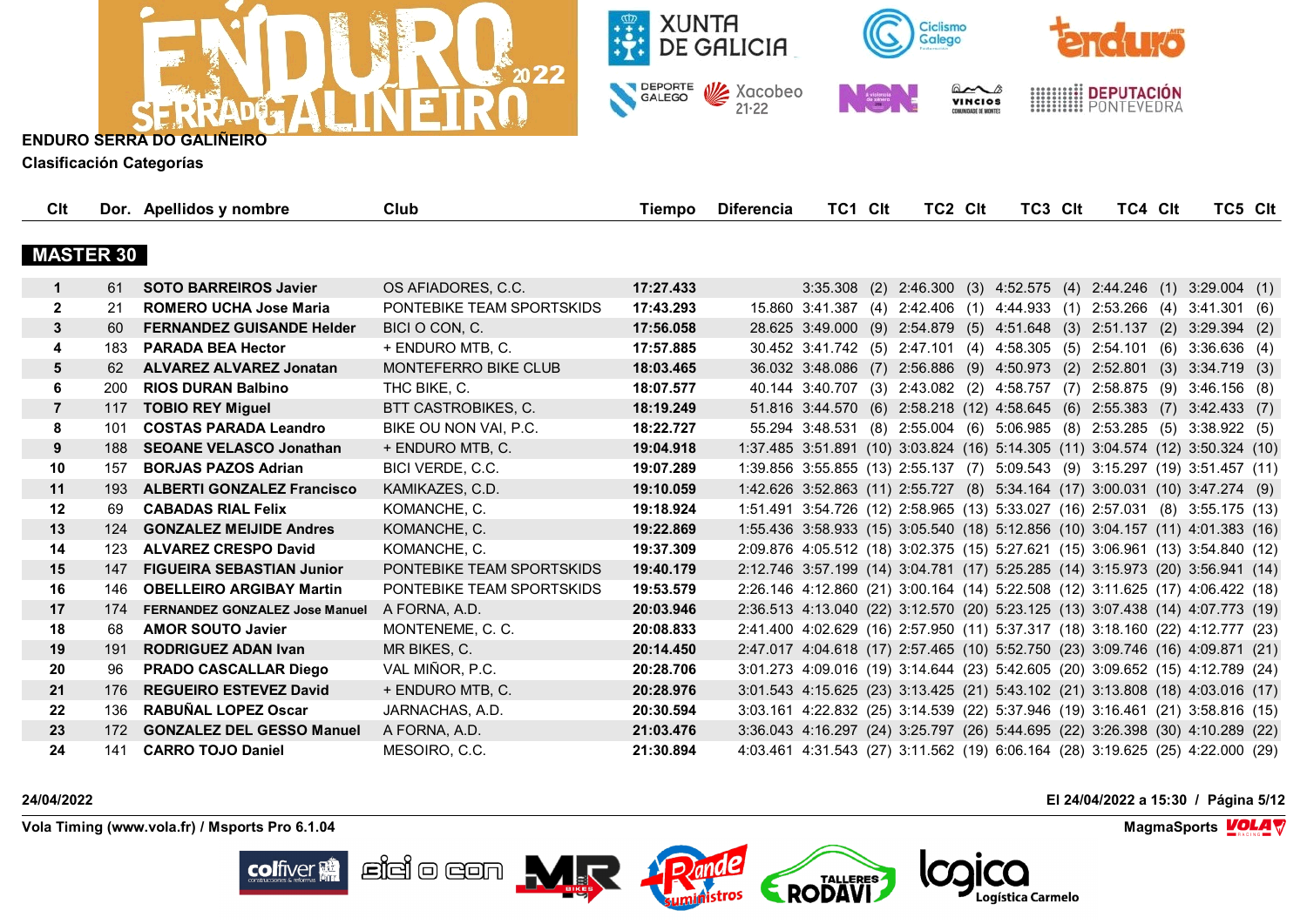



**Clasificación Categorías**

| Clt             |         | Dor. Apellidos y nombre            | Club                       | <b>Tiempo</b> | <b>Diferencia</b> | TC1 CIt       | TC2 CIt | TC3 CIt                                                                        | TC4 Clt |  | TC5 CIt |
|-----------------|---------|------------------------------------|----------------------------|---------------|-------------------|---------------|---------|--------------------------------------------------------------------------------|---------|--|---------|
|                 |         |                                    |                            |               |                   |               |         |                                                                                |         |  |         |
| 25              | 153     | <b>MASCIOPINTO FRENDE Miguel</b>   | VIGOENDURO MTB, C.         | 21:39.714     |                   |               |         | 4:12.281 4:26.543 (26) 3:38.191 (32) 5:54.480 (24) 3:31.926 (32) 4:08.574 (20) |         |  |         |
| 26              | 120     | <b>CASAL RODRIGUEZ Gonzalo</b>     | BTT CASTROBIKES, C.        | 21:44.805     |                   |               |         | 4:17.372 4:42.317 (30) 3:26.473 (27) 5:57.293 (25) 3:19.011 (23) 4:19.711 (28) |         |  |         |
| 27              | 104     | <b>MOLDES GONZALEZ Pablo</b>       | BMX CROMOLY, C.            | 21:56.844     |                   |               |         | 4:29.411 4:42.535 (31) 3:25.700 (25) 6:06.875 (29) 3:23.308 (27) 4:18.426 (27) |         |  |         |
| 28              | 105     | <b>PAIS SAFORCADA Manuel</b>       | BMX CROMOLY, C.            | 22:03.226     |                   |               |         | 4:35.793 4:50.027 (34) 3:32.168 (31) 6:07.032 (30) 3:19.476 (24) 4:14.523 (25) |         |  |         |
| 29              | 114     | <b>SEOANE FONTAN Daniel</b>        | <b>BTT CASTROBIKES, C.</b> | 22:09.844     |                   |               |         | 4:42.411 4:49.446 (33) 3:23.535 (24) 6:01.890 (27) 3:24.258 (28) 4:30.715 (32) |         |  |         |
| 30              | 102     | <b>ESNAL LORENZO David</b>         | BIKE OU NON VAI, P.C.      | 22:14.430     |                   |               |         | 4:46.997 4:48.336 (32) 3:28.812 (28) 6:19.754 (32) 3:19.996 (26) 4:17.532 (26) |         |  |         |
| 31              | 65      | <b>ALVAREZ COSTAS Alexandre</b>    | X BIKES, C.C.              | 22:24.075     |                   |               |         | 4:56.642 4:41.680 (29) 3:32.164 (30) 6:13.203 (31) 3:24.977 (29) 4:32.051 (33) |         |  |         |
| 32              | 152     | <b>GARCIA RODRIGUEZ Daniel</b>     | VIGOENDURO MTB, C.         | 22:52.465     |                   |               |         | 5:25.032 4:34.793 (28) 4:01.559 (37) 6:21.457 (33) 3:31.504 (31) 4:23.152 (30) |         |  |         |
| 33              | 171     | <b>FERNANDEZ ALVAREZ David</b>     | A FORNA, A.D.              | 23:55.124     |                   |               |         | 6:27.691 5:08.972 (36) 3:46.281 (34) 6:45.328 (34) 3:32.008 (33) 4:42.535 (34) |         |  |         |
| 34              | 111     | <b>TORRADO GARCIA Antonio</b>      | BTT CASTROBIKES, C.        | 24:37.762     |                   |               |         | 7:10.329 5:39.266 (38) 3:56.430 (36) 6:59.606 (36) 3:32.156 (34) 4:30.304 (31) |         |  |         |
| 35              | 194     | <b>FREIRE LOPEZ Diego</b>          | KAMIKAZES, C.D.            | 25:14.793     |                   |               |         | 7:47.360 5:29.281 (37) 3:46.035 (33) 7:02.481 (37) 3:44.641 (35) 5:12.355 (35) |         |  |         |
| Abandonos - TC5 |         |                                    |                            |               |                   |               |         |                                                                                |         |  |         |
|                 | 3       | <b>LEMOS RAMIREZ Santos</b>        | GRUPETA PAN DE ZARKO, C.   |               |                   | 3:28.937(1)   |         |                                                                                |         |  |         |
|                 | $12 \,$ | <b>VILA PAZOS Alejandro</b>        | XTREMBIKE, C.C.            |               |                   |               |         |                                                                                |         |  |         |
|                 | 63      | <b>MARTINEZ AMOEDO lago</b>        | PONTEBIKE TEAM SPORTSKIDS  |               |                   |               |         |                                                                                |         |  |         |
|                 | 64      | <b>LOPEZ DOBARRIO Esteban</b>      | ARTEIXO-MB3, C.C.          |               |                   | 9:21.282 (39) |         |                                                                                |         |  |         |
|                 | 66      | <b>ESPAÑOL PEREZ Ramon</b>         | VAL MIÑOR, P.C.            |               |                   |               |         | 4:57.809 (35) 3:30.273 (29) 6:58.351 (35)                                      |         |  |         |
|                 | 67      | <b>FUERTES SECO Diego</b>          | NORTH BIKE LA BAÑEZA, C.D. |               |                   |               |         |                                                                                |         |  |         |
|                 | 112     | <b>MONTENEGRO FERNANDEZ Marcos</b> | BTT CASTROBIKES, C.        |               |                   |               |         |                                                                                |         |  |         |
|                 | 158     | <b>ACEVEDO SANROMAN Javier</b>     | BICI VERDE, C.C.           |               |                   |               |         | 4:12.153 (20) 3:47.739 (35) 5:57.980 (26)                                      |         |  |         |
|                 | 202     | PIÑEIRO PASTORIZA Iago             | THC BIKE, C.               |               |                   |               |         |                                                                                |         |  |         |

## **MASTER 40**

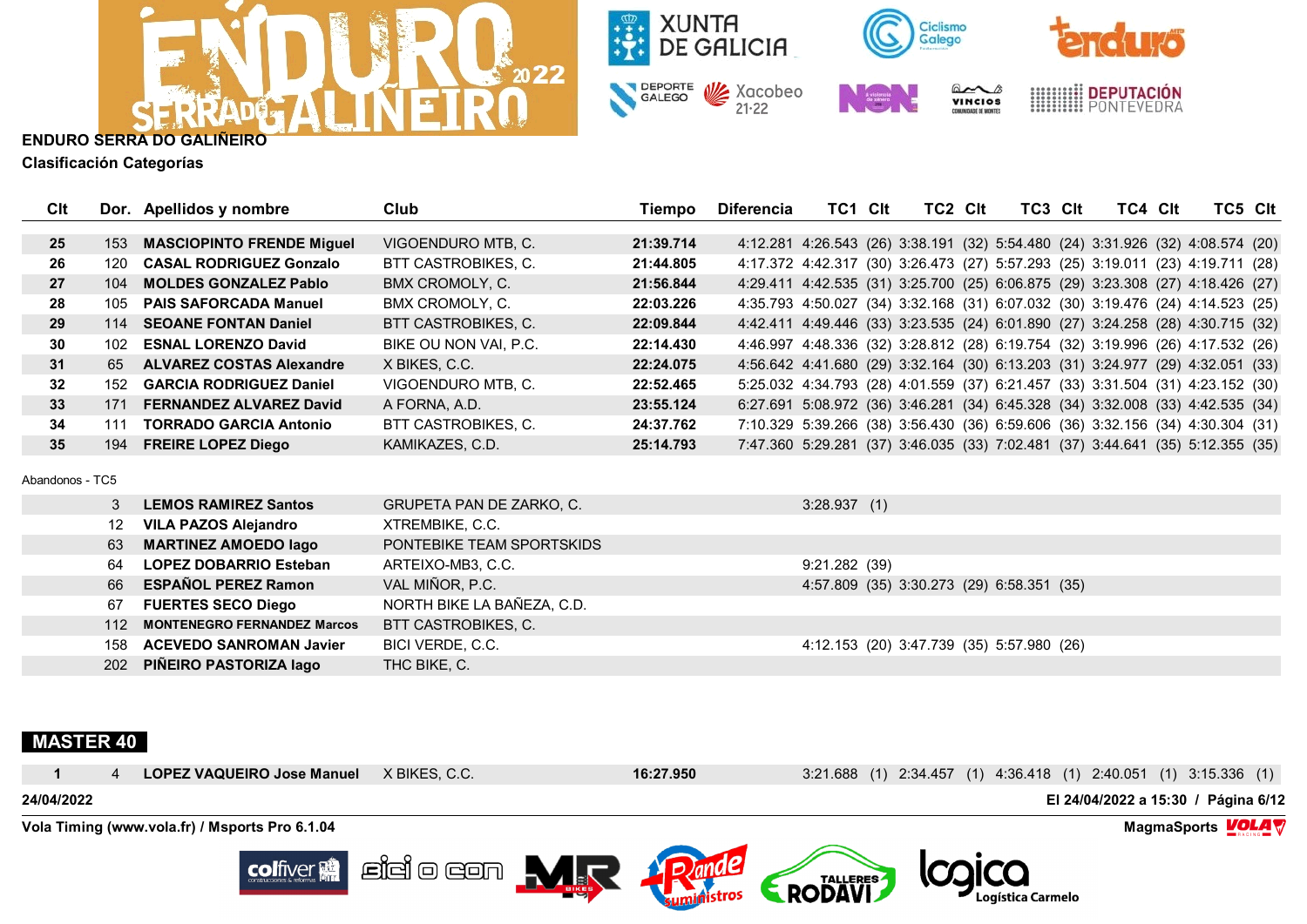



**Clasificación Categorías**

| Clt          |     | Dor. Apellidos y nombre            | Club                           | Tiempo    | Diferencia | TC1 CIt | TC2 Clt | TC3 CIt                                                                        | TC4 CIt | TC5 Clt              |  |
|--------------|-----|------------------------------------|--------------------------------|-----------|------------|---------|---------|--------------------------------------------------------------------------------|---------|----------------------|--|
| $\mathbf{2}$ | 11  | <b>MALLO GARRIDO Pablo</b>         | + ENDURO MTB, C.               | 17:49.153 |            |         |         | 1:21.203 3:44.750 (3) 2:46.543 (2) 5:02.727 (5) 2:51.445 (3) 3:23.688 (2)      |         |                      |  |
| 3            | 70  | <b>MELON BALLESTEROS Xacobe</b>    | VK BIKES, C.                   | 17:54.226 |            |         |         | 1:26.276 3:43.418 (2) 2:52.500 (5) 4:58.410 (3) 2:48.297 (2) 3:31.601 (3)      |         |                      |  |
| 4            | 74  | <b>JUNCAL ABAL Alejandro</b>       | VK BIKES, C.                   | 18:02.840 |            |         |         | 1:34.890 3:47.074 (5) 2:47.406 (3) 4:59.766 (4) 2:51.883 (4)                   |         | 3:36.711(6)          |  |
| 5            | 72  | <b>ARAUJO ALFAYA Marcos</b>        | MR BIKES, C.                   | 18:04.172 |            |         |         | 1:36.222 3:50.351 (7) 2:47.649 (4) 4:55.199 (2) 2:52.746 (5)                   |         | 3:38.227(8)          |  |
| 6            | 71  | <b>FERNANDEZ RIOBO Hugo</b>        | BUEU, C.C.                     | 18:21.030 |            |         |         | 1:53.080 3:45.078 (4) 3:02.586 (10) 5:04.027 (6) 2:53.230 (6) 3:36.109 (5)     |         |                      |  |
| 7            | 24  | <b>FREIRE PORTELA Ivan</b>         | VK BIKES, C.                   | 18:25.372 |            |         |         | 1:57.422 3:48.094 (6) 3:01.176 (8) 5:07.133 (7) 2:53.945 (7) 3:35.024 (4)      |         |                      |  |
| 8            | 73  | <b>MISA FIGUEIRAS Jose</b>         | RAPOSO FR, C.C.                | 18:41.296 |            |         |         | 2:13.346 3:51.602 (8) 2:53.898 (6) 5:14.234 (9) 2:54.468 (8) 3:47.094 (9)      |         |                      |  |
| 9            | 75  | <b>ALVAREZ ALVAREZ Roberto</b>     | MR BIKES, C.                   | 19:05.252 |            |         |         | 2:37.302 3:53.101 (9) 3:09.804 (17) 5:22.367 (12) 3:01.891                     |         | $(9)$ 3:38.089 $(7)$ |  |
| 10           | 155 | <b>LORENZO VILA Esteban</b>        | BICI VERDE, C.C.               | 19:20.941 |            |         |         | 2:52.991 4:09.367 (16) 2:56.925 (7) 5:14.008 (8) 3:05.762 (12) 3:54.879 (11)   |         |                      |  |
| 11           | 165 | <b>VALDERRAMA GONZALEZ Victor</b>  | IN SITU, C.C.                  | 19:36.523 |            |         |         | 3:08.573 4:02.086 (13) 3:09.289 (14) 5:17.636 (10) 3:07.133 (13) 4:00.379 (12) |         |                      |  |
| 12           | 189 | <b>CARRERA RUA Jorge Enrique</b>   | + ENDURO MTB, C.               | 19:49.898 |            |         |         | 3:21.948 3:57.851 (11) 3:02.075 (9) 5:38.828 (17) 3:08.308 (14) 4:02.836 (15)  |         |                      |  |
| 13           | 156 | <b>VILA COMESAÑA Ismael</b>        | BICI VERDE, C.C.               | 19:51.839 |            |         |         | 3:23.889 4:05.777 (15) 3:19.590 (26) 5:23.715 (13) 3:12.156 (18) 3:50.601 (10) |         |                      |  |
| 14           | 160 | <b>GONZALEZ DEL RIO Fernando</b>   | BICI VERDE, C.C.               | 20:02.294 |            |         |         | 3:34.344 3:59.988 (12) 3:11.336 (18) 5:30.618 (15) 3:14.750 (23) 4:05.602 (17) |         |                      |  |
| 15           | 199 | <b>JUNCAL RIOBO Luis Manuel</b>    | THC BIKE, C.                   | 20:11.620 |            |         |         | 3:43.670 3:55.363 (10) 3:09.390 (15) 5:44.512 (19) 3:11.613 (17) 4:10.742 (22) |         |                      |  |
| 16           | 161 | <b>LEIROS CARRERA lago</b>         | BICI VERDE, C.C.               | 20:19.685 |            |         |         | 3:51.735 4:16.692 (25) 3:09.594 (16) 5:41.383 (18) 3:11.067 (16) 4:00.949 (13) |         |                      |  |
| 17           | 121 | <b>VIEITEZ SEOANE Celso</b>        | KOMANCHE, C.                   | 20:20.766 |            |         |         | 3:52.816 4:15.430 (22) 3:05.125 (12) 5:48.234 (25) 3:05.242 (11) 4:06.735 (18) |         |                      |  |
| 18           | 79  | <b>DA ROCHA RIAL Andres</b>        | <b>MONTEFERRO BIKE CLUB</b>    | 20:29.419 |            |         |         | 4:01.469 4:24.313 (34) 3:12.348 (19) 5:45.219 (21) 3:03.586 (10) 4:03.953 (16) |         |                      |  |
| 19           | 100 | <b>ALONSO ARESES Manuel</b>        | TRAVIESAS, C.C.                | 20:30.266 |            |         |         | 4:02.316 4:11.789 (18) 3:17.957 (23) 5:44.793 (20) 3:13.039 (21) 4:02.688 (14) |         |                      |  |
| 20           | 163 | <b>CORTES CORONADO Alfonso</b>     | BICI VERDE, C.C.               | 20:40.488 |            |         |         | 4:12.538 4:15.531 (23) 3:17.797 (22) 5:37.625 (16) 3:18.918 (29) 4:10.617 (20) |         |                      |  |
| 21           | 142 | <b>BORINES GARCIA Diego</b>        | JARNACHAS, A.D.                | 20:51.714 |            |         |         | 4:23.764 4:27.179 (35) 3:32.840 (35) 5:30.484 (14) 3:12.691 (19) 4:08.520 (19) |         |                      |  |
| 22           | 131 | <b>JANEIRO ALFAGEME Guillermo</b>  | SINGLETRACK OUTDOOR SPORTS, C. | 20:55.309 |            |         |         | 4:27.359 4:21.555 (30) 3:06.262 (13) 5:18.125 (11) 3:10.055 (15) 4:59.312 (36) |         |                      |  |
| 23           | 119 | <b>MIGUENS PAULOS Oscar Manuel</b> | BTT CASTROBIKES, C.            | 20:57.094 |            |         |         | 4:29.144 4:20.164 (26) 3:20.387 (28) 5:48.106 (24) 3:17.570 (27) 4:10.867 (23) |         |                      |  |
| 24           | 159 | <b>RODRIGUEZ RODRIGUEZ Ivan</b>    | BICI VERDE, C.C.               | 20:58.856 |            |         |         | 4:30.906 4:13.688 (20) 3:22.168 (30) 5:45.676 (22) 3:24.422 (32) 4:12.902 (26) |         |                      |  |
| 25           | 179 | <b>SALGUEIRO GONZALEZ Antonio</b>  | + ENDURO MTB, C.               | 21:02.157 |            |         |         | 4:34.207 4:23.402 (31) 3:04.981 (11) 6:05.672 (33) 3:14.700 (22) 4:13.402 (27) |         |                      |  |
| 26           | 127 | <b>TEMPRANO VILA Jacobo</b>        | KOMANCHE, C.                   | 21:05.483 |            |         |         | 4:37.533 4:28.890 (36) 3:18.105 (24) 5:48.910 (26) 3:12.773 (20) 4:16.805 (29) |         |                      |  |
| 27           | 148 | <b>FIGUEIRAS COSTAS Ernesto</b>    | VIGOENDURO MTB. C.             | 21:06.597 |            |         |         | 4:38.647 4:24.262 (33) 3:27.093 (33) 5:47.813 (23) 3:14.941 (24) 4:12.488 (25) |         |                      |  |

**24/04/2022 El 24/04/2022 a 15:30 / Página 7/12**

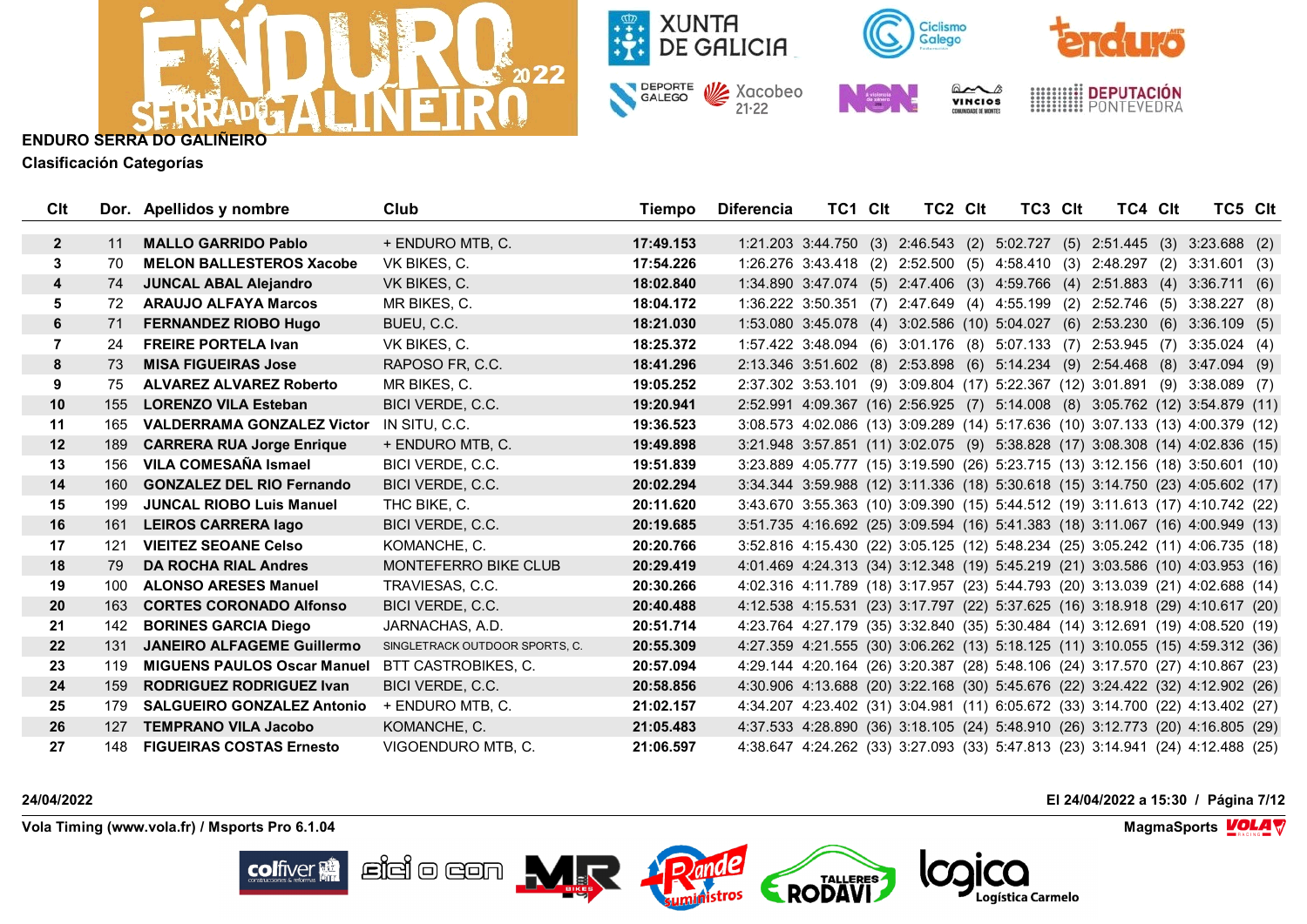



**Clasificación Categorías**

| Clt             |      | Dor. Apellidos y nombre                                   | Club                           | Tiempo    | <b>Diferencia</b>                                                               | TC1 Clt | TC <sub>2</sub> C <sub>It</sub> | TC3 Clt | TC4 Clt | TC5 CIt                                                                        |  |
|-----------------|------|-----------------------------------------------------------|--------------------------------|-----------|---------------------------------------------------------------------------------|---------|---------------------------------|---------|---------|--------------------------------------------------------------------------------|--|
| 28              | 140  | <b>CONDE GARCIA Juan Carlos</b>                           | MESOIRO, C.C.                  | 21:14.642 |                                                                                 |         |                                 |         |         | 4:46.692 4:15.539 (24) 3:21.555 (29) 5:59.895 (31) 3:18.758 (28) 4:18.895 (31) |  |
| 29              | 151  | <b>MARIÑO VILLANUEVA Jorge</b>                            | VIGOENDURO MTB, C.             | 21:17.163 |                                                                                 |         |                                 |         |         | 4:49.213 4:21.176 (28) 3:31.855 (34) 5:53.519 (29) 3:16.789 (26) 4:13.824 (28) |  |
| 30              | 135  | <b>SOARES DUARTE Paulo-Dinis</b>                          | SINGLETRACK OUTDOOR SPORTS, C. | 21:35.020 |                                                                                 |         |                                 |         |         | 5:07.070 4:20.977 (27) 3:47.132 (40) 5:59.723 (30) 3:16.559 (25) 4:10.629 (21) |  |
| 31              | 175  | <b>RODRIGUEZ FERNANDEZ Carlos</b>                         | + ENDURO MTB, C.               | 22:02.277 |                                                                                 |         |                                 |         |         | 5:34.327 4:30.918 (38) 3:26.703 (32) 6:04.621 (32) 3:42.160 (40) 4:17.875 (30) |  |
| 32 <sub>2</sub> | 132  | <b>BEIRAS CUNQUEIRO Cibran</b>                            | SINGLETRACK OUTDOOR SPORTS, C. | 22:07.652 |                                                                                 |         |                                 |         |         | 5:39.702 4:29.574 (37) 3:42.918 (39) 5:51.821 (28) 3:35.613 (36) 4:27.726 (33) |  |
| 33              | 138  | <b>LOURO VILARIÑO Marcos</b>                              | MONTE XALO, P.C.               | 22:13.735 |                                                                                 |         |                                 |         |         | 5:45.785 4:38.383 (39) 3:34.438 (37) 6:19.164 (35) 3:20.223 (30) 4:21.527 (32) |  |
| 34              | 99   | <b>GONZALEZ PEREZ Marcos Javier</b>                       | TRAVIESAS, C.C.                | 22:16.940 |                                                                                 |         |                                 |         |         | 5:48.990 4:23.875 (32) 4:09.015 (45) 6:10.285 (34) 3:21.882 (31) 4:11.883 (24) |  |
| 35              | 180  | <b>MISA SOTO Sergio</b>                                   | + ENDURO MTB, C.               | 22:31.946 |                                                                                 |         |                                 |         |         | 6:03.996 4:42.231 (40) 3:20.039 (27) 6:25.305 (36) 3:31.582 (33) 4:32.789 (34) |  |
| 36              | 198  | <b>LOPEZ DIAZ Rodrigo</b>                                 | THC BIKE, C.                   | 24:11.839 |                                                                                 |         |                                 |         |         | 7:43.889 4:49.063 (41) 3:33.632 (36) 6:38.398 (37) 3:33.430 (35) 5:37.316 (44) |  |
| 37              | 149  | <b>FERNANDEZ GARCIA Ramon Antonio</b>                     | VIGOENDURO MTB, C.             | 24:12.867 |                                                                                 |         |                                 |         |         | 7:44.917 4:50.941 (43) 3:41.160 (38) 6:42.012 (38) 3:54.891 (44) 5:03.863 (39) |  |
| 38              | 118  | OTERO OUBIÑA Jose Luis                                    | BTT CASTROBIKES, C.            | 24:46.944 |                                                                                 |         |                                 |         |         | 8:18.994 5:07.750 (46) 4:07.558 (44) 6:43.843 (39) 3:41.086 (39) 5:06.707 (42) |  |
| 39              | 150  | <b>FERNANDEZ POUSADA Pablo</b>                            | VIGOENDURO MTB, C.             | 25:03.362 |                                                                                 |         |                                 |         |         | 8:35.412 4:50.886 (42) 4:02.492 (43) 7:12.343 (40) 3:50.047 (42) 5:07.594 (43) |  |
| 40              | 108  | <b>GARCIA DORNA Ramon</b>                                 | 5TH PINE MTB TEAM, C.          | 25:24.378 |                                                                                 |         |                                 |         |         | 8:56.428 5:01.359 (45) 4:53.207 (49) 7:18.277 (42) 3:38.258 (37) 4:33.277 (35) |  |
| 41              | 182. | <b>PAIS LORES Francisco Javier</b>                        | + ENDURO MTB, C.               | 26:07.519 |                                                                                 |         |                                 |         |         | 9:39.569 5:59.187 (48) 3:50.839 (41) 7:31.223 (43) 3:42.313 (41) 5:03.957 (40) |  |
| 42              | 78   | <b>REBOREDA PEREIRA Victor</b>                            | MAIS QUE BICIS, C.C.           | 26:08.015 |                                                                                 |         |                                 |         |         | 9:40.065 5:30.117 (47) 4:22.437 (47) 7:40.774 (44) 3:32.148 (34) 5:02.539 (38) |  |
| 43              | 80   | LONGUEIRA ARIAS Angel Antonio LAFUGA CAFFE GRUPETTA, C.D. |                                | 26:22.016 |                                                                                 |         |                                 |         |         | 9:54.066 6:23.359 (51) 3:58.571 (42) 7:14.715 (41) 3:39.101 (38) 5:06.270 (41) |  |
| 44              | 116  | <b>RODRIGUEZ BARCALA Jose Luis</b>                        | BTT CASTROBIKES, C.            | 26:55.989 | 10:28.039 6:03.208 (49) 4:09.113 (46) 7:47.840 (45) 3:53.430 (43) 5:02.398 (37) |         |                                 |         |         |                                                                                |  |

Abandonos - TC5

| 76 FERNANDEZ RODRIGUEZ Jesus  | VK BIKES, C.                   | 4:21.371 (29) 3:15.426 (20) 13:55.867 (46) |
|-------------------------------|--------------------------------|--------------------------------------------|
| 77 GRANJA MARIÑO Oliver       | IN SITU, C.C.                  | 4:55.125 (44)                              |
| 81 SALGUEIRO TRONCOSO Pablo   | MR BIKES, C.                   | 4:13.329 (19) 4:49.781 (48)                |
| 82 LOPES Luis                 | INDEPENDIENTE                  | 4:09.855 (17) 3:23.234 (31) 5:49.258 (27)  |
| 103 AMORIN PEREZ Jose Antonio | IN SITU, C.C.                  | 6:18.675(50)                               |
| 133 IGLESIAS SANCHEZ Oscar    | SINGLETRACK OUTDOOR SPORTS, C. |                                            |
| 164 GARCIA DIOS Sergio        | BICI VERDE, C.C.               |                                            |

**24/04/2022 El 24/04/2022 a 15:30 / Página 8/12**

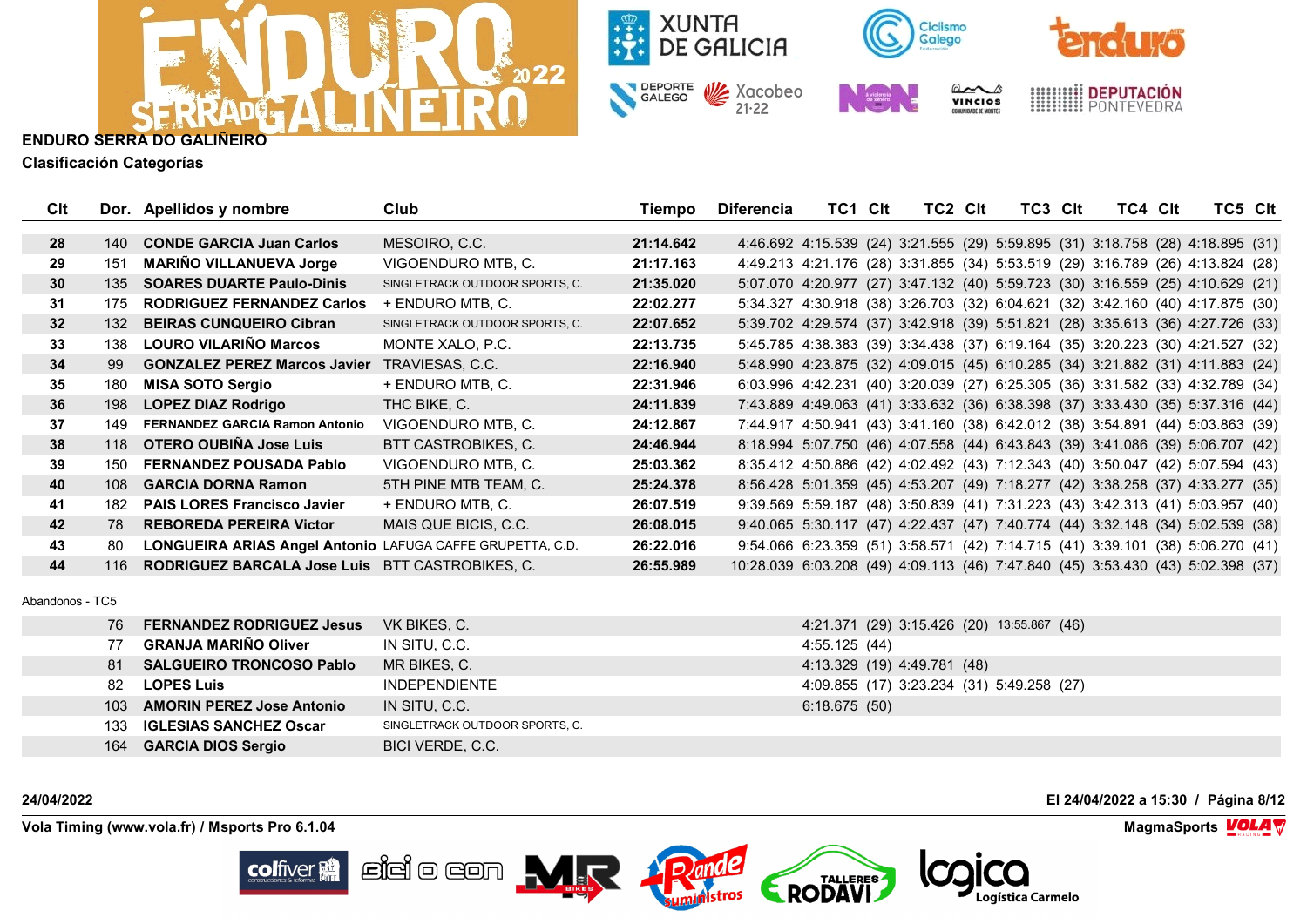



**Clasificación Categorías**

| CIt |     | Dor. Apellidos y nombre                           | Club             | Tiempo | Diferencia | TC1 CIt                     | TC2 Clt | TC3 Clt                                    | TC4 Clt | TC5 Clt |
|-----|-----|---------------------------------------------------|------------------|--------|------------|-----------------------------|---------|--------------------------------------------|---------|---------|
|     |     |                                                   |                  |        |            |                             |         |                                            |         |         |
|     |     | 178 VILAS MARTINEZ Julio Domingo + ENDURO MTB, C. |                  |        |            | 4:15.055 (21) 3:18.488 (25) |         |                                            |         |         |
|     |     | 187 FERNANDEZ COMESAÑA Ivan                       | + ENDURO MTB. C. |        |            |                             |         |                                            |         |         |
|     | 197 | <b>CASTELLANO MARTINEZ Damian KAMIKAZES, C.D.</b> |                  |        |            |                             |         | 4:05.735 (14) 3:16.183 (21) 32:19.336 (47) |         |         |

# **MASTER 50**

|              | 130  | <b>GALLEGO PEREIRA Adolfo Jose</b>               | SINGLETRACK OUTDOOR SPORTS, C. | 18:09.215 |                                                                                | $3:41.410$ (1) $2:51.754$ (1) $4:59.664$ (1) $2:57.926$ (1) $3:38.461$ (1) |  |  |  |  |
|--------------|------|--------------------------------------------------|--------------------------------|-----------|--------------------------------------------------------------------------------|----------------------------------------------------------------------------|--|--|--|--|
| $\mathbf{2}$ | 94   | <b>ATIENZA FOLGADO Victor</b>                    | FOLGATEL, CC                   | 19:02.367 | 53.152 3:58.621 (4) 3:10.914 (6) 5:07.387 (2) 2:59.945 (2) 3:45.500 (2)        |                                                                            |  |  |  |  |
| 3            | 83   | <b>TABOAS PAZO Carlos Jose</b>                   | QUEBICI-MARCISPORT, C.         | 19:17.702 | 1:08.487 3:50.582 (2) 2:59.242 (4) 5:25.832 (6) 3:05.250 (4) 3:56.796 (5)      |                                                                            |  |  |  |  |
| 4            | 185  | <b>ROMERO BLANCO Jose Manuel</b>                 | + ENDURO MTB, C.               | 19:19.914 | 1:10.699 4:00.504 (5) 2:59.172 (3) 5:14.976 (4) 3:10.828 (8) 3:54.434 (4)      |                                                                            |  |  |  |  |
| 5            | 87   | <b>CARRO SEQUEIROS Jose Antonio VK BIKES, C.</b> |                                | 19:40.010 | 1:30.795 4:10.066 (8) 3:05.195 (5) 5:23.738 (5) 3:06.726 (5) 3:54.285 (3)      |                                                                            |  |  |  |  |
| 6            | 134  | <b>GARCIA GOMEZ Pablo</b>                        | ALOIA PATROL, C.               | 20:18.371 | 2:09.156 4:12.668 (9) 3:12.726 (7) 5:41.254 (8) 3:08.590 (7) 4:03.133 (7)      |                                                                            |  |  |  |  |
|              | 95   | <b>ESCUDERO SOBRADO Ricardo</b>                  | POIO BIKE CLUB                 | 20:20.753 | 2:11.538 4:04.141 (6) 2:52.496 (2) 5:10.773 (3) 3:02.484 (3) 5:10.859 (21)     |                                                                            |  |  |  |  |
| 8            | 85   | <b>LAGO CARRERA Javier</b>                       | QUEBICI-MARCISPORT, C.         | 20:27.320 | 2:18.105 4:08.051 (7) 3:14.941 (8) 5:50.277 (10) 3:11.207 (9) 4:02.844 (6)     |                                                                            |  |  |  |  |
| 9            | 86 - | <b>SALGUEIRO FERNANDEZ Jose Carlos</b>           | VIGOENDURO MTB, C.             | 20:49.868 | 2:40.653 4:23.196 (12) 3:17.043 (10) 5:43.164 (9) 3:07.414 (6) 4:19.051 (10)   |                                                                            |  |  |  |  |
| 10           | 126  | DE LA PUENTE CRESPO Alejandro                    | KOMANCHE, C.                   | 21:23.075 | 3:13.860 4:17.285 (11) 3:33.609 (14) 5:38.317 (7) 3:13.957 (10) 4:39.907 (19)  |                                                                            |  |  |  |  |
| 11           | 84   | <b>LAGO COSTAS Antonio</b>                       | X BIKES, C.C.                  | 21:30.616 | 3:21.401 4:14.844 (10) 3:21.058 (11) 5:55.183 (11) 3:28.621 (19) 4:30.910 (14) |                                                                            |  |  |  |  |
| $12 \,$      | 144  | <b>MARTINEZ LORENZO Guillermo</b>                | BICIOSOS-RIAS BAIXAS, P.C.     | 21:51.594 | 3:42.379 4:35.316 (14) 3:15.090 (9) 6:18.723 (17) 3:28.441 (17) 4:14.024 (8)   |                                                                            |  |  |  |  |
| 13           | 177  | <b>VIDAL PEREZ Jose Luis</b>                     | + ENDURO MTB, C.               | 22:05.960 | 3:56.745 4:41.054 (17) 3:37.660 (18) 6:01.328 (12) 3:24.410 (16) 4:21.508 (11) |                                                                            |  |  |  |  |
| 14           | 91   | <b>BUCETA FREIRE Dario</b>                       | FARTO, C.C.                    | 22:18.760 | 4:09.545 4:44.094 (19) 3:37.324 (17) 6:02.183 (13) 3:19.601 (11) 4:35.558 (18) |                                                                            |  |  |  |  |
| 15           | 92   | <b>GARCIA CALVO Jose Manuel</b>                  | PULPEIROS MUGARDOS, C.         | 22:25.585 | 4:16.370 4:37.832 (15) 3:34.196 (15) 6:17.781 (16) 3:20.734 (13) 4:35.042 (16) |                                                                            |  |  |  |  |
| 16           | 106  | <b>SOLLA PARGA Juan Antonio</b>                  | 5TH PINE MTB TEAM, C.          | 22:40.263 | 4:31.048 4:46.602 (20) 3:44.383 (21) 6:26.489 (18) 3:21.254 (14) 4:21.535 (12) |                                                                            |  |  |  |  |
| 17           | 93   | <b>SALGUEIRO TRONCOSO Ismael</b>                 | MR BIKES, C.                   | 22:50.036 | 4:40.821 5:09.144 (23) 3:49.301 (22) 6:15.219 (15) 3:20.102 (12) 4:16.270 (9)  |                                                                            |  |  |  |  |
| 18           | 129  | <b>ALONSO MARTINEZ Santiago</b>                  | <b>MONTEBOI BIKE C.</b>        | 22:58.884 | 4:49.669 5:15.528 (24) 3:43.500 (20) 6:12.438 (14) 3:22.168 (15) 4:25.250 (13) |                                                                            |  |  |  |  |
| 19           | 143  | <b>RAÑA GREGORIO Jorge</b>                       | X BIKES, C.C.                  | 23:16.636 | 5:07.421 4:26.770 (13) 4:06.532 (24) 6:39.753 (21) 3:28.507 (18) 4:35.074 (17) |                                                                            |  |  |  |  |

**24/04/2022 El 24/04/2022 a 15:30 / Página 9/12**

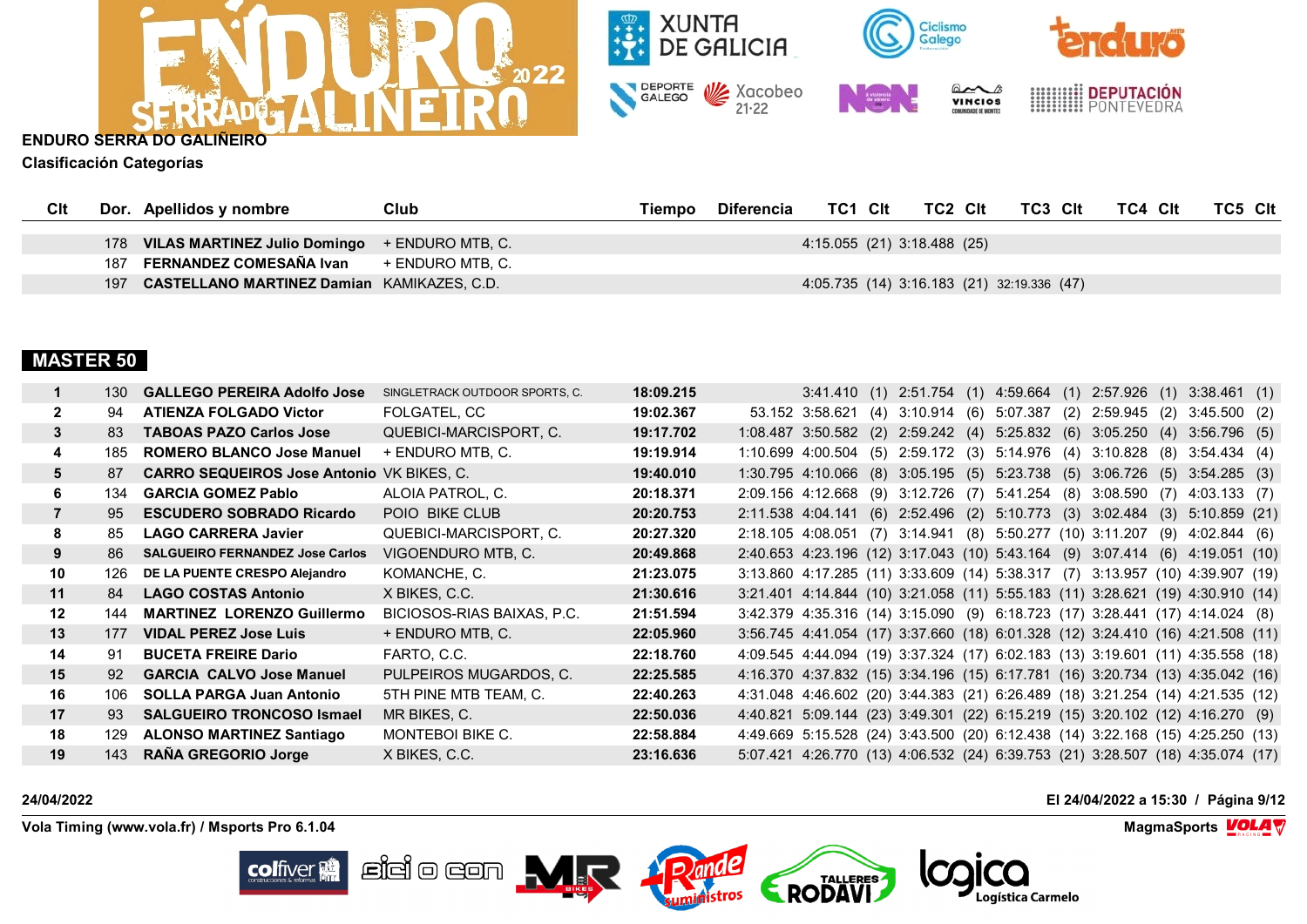



**Clasificación Categorías**

| CIt             |     | Dor. Apellidos y nombre                | Club                    | Tiempo    | <b>Diferencia</b>                                                              | TC1 Clt                     | TC2 CIt                                  | TC3 Clt | TC4 Clt | TC5 Clt |  |
|-----------------|-----|----------------------------------------|-------------------------|-----------|--------------------------------------------------------------------------------|-----------------------------|------------------------------------------|---------|---------|---------|--|
| 20              | 88  | <b>COEGO VILARIÑO Juan Jose</b>        | CICLOSQUINTENA, C.      | 23:30.934 | 5:21.719 5:03.023 (22) 3:39.094 (19) 6:31.864 (19) 3:31.445 (20) 4:45.508 (20) |                             |                                          |         |         |         |  |
| Abandonos - TC5 |     |                                        |                         |           |                                                                                |                             |                                          |         |         |         |  |
|                 | 89  | <b>QUINTEIRO DEL CAMPO Francisco</b>   | KOMANCHE, C.            |           |                                                                                |                             |                                          |         |         |         |  |
|                 | 90  | <b>PRIETO ALONSO Segundo Antonio</b>   | + ENDURO MTB, C.        |           |                                                                                | 4:39.555 (16) 3:58.961 (23) |                                          |         |         |         |  |
|                 |     | 122 EUGENIO VAZQUEZ Jorge              | KOMANCHE, C.            |           |                                                                                |                             |                                          |         |         |         |  |
|                 | 128 | <b>CAMESELLA CARBALLO Jose Ernesto</b> | <b>MONTEBOI BIKE C.</b> |           |                                                                                |                             |                                          |         |         |         |  |
|                 | 137 | <b>CAO MOSQUERA Jesus</b>              | MONTE XALO, P.C.        |           |                                                                                | 4:57.511 (21) 3:35.344 (16) |                                          |         |         |         |  |
|                 | 139 | <b>DANS AÑON Jorge Antonio</b>         | DH GALICIA, C.          |           |                                                                                |                             | 4:42.082 (18) 3:30.516 (13)              |         |         |         |  |
|                 | 186 | <b>LAGO PRADO Jose Antonio</b>         | + ENDURO MTB, C.        |           |                                                                                |                             | 3:55.582 (3) 3:24.554 (12) 6:34.117 (20) |         |         |         |  |

# **MASTER 60**

| 162 ACEVEDO PENA Francisco Javier BICI VERDE, C.C. | 20:28.706 | 4:15.742 (1) 3:08.140 (1) 5:45.093 (1) 3:10.918 (1) 4:08.813 (1) |
|----------------------------------------------------|-----------|------------------------------------------------------------------|

# **E-BIKES**

| 229 | <b>VAQUEIRO GOMEZ Gabriel</b>      | TRIBU DEL ÑU, C.C.  | 16:18.152 | 3:20.671 (1) 2:29.859 (1) 4:25.770 (1) 2:41.086 (1) 3:20.766 (1)           |  |  |  |  |  |
|-----|------------------------------------|---------------------|-----------|----------------------------------------------------------------------------|--|--|--|--|--|
|     | 219 GUISANDE PEREIRA Eloy          | TRAVIESAS, C.C.     | 17:03.189 | 45.037 3:26.856 (2) 2:32.672 (2) 4:47.742 (3) 2:44.067 (2) 3:31.852 (2)    |  |  |  |  |  |
|     | 222 LORENZO PAZ Santiago           | X BIKES, C.C.       | 17:47.980 | 1:29.828 3:45.902 (9) 2:42.903 (4) 4:46.937 (2) 2:52.507 (4) 3:39.731 (3)  |  |  |  |  |  |
|     | 224 COMESAÑA FERNANDEZ Jose Manuel | BICI VERDE, C.C.    | 18:03.917 | 1:45.765 3:45.387 (8) 2:45.758 (6) 4:52.328 (5) 2:54.589 (6) 3:45.855 (5)  |  |  |  |  |  |
|     | 232 SOUSA ARAUJO Jonathan          | IN SITU. C.C.       | 18:05.260 | 1:47.108 3:41.114 (5) 2:46.352 (7) 5:03.391 (8) 2:54.266 (5) 3:40.137 (4)  |  |  |  |  |  |
| 213 | <b>PAZOS RODRIGUEZ David</b>       | ROCASPORT GIANT. C. | 18:15.633 | 1:57.481 3:38.266 (4) 2:38.180 (3) 4:58.676 (7) 3:06.140 (12) 3:54.371 (7) |  |  |  |  |  |

Pande

RODAVI

**Vola Timing (www.vola.fr) / Msports Pro 6.1.04 MagmaSports VOLA** 

**24/04/2022 El 24/04/2022 a 15:30 / Página 10/12**

TO

Logística Carmelo



 $\mathbb{E}$ idio con  $\mathbf{M}$ r **colfiver**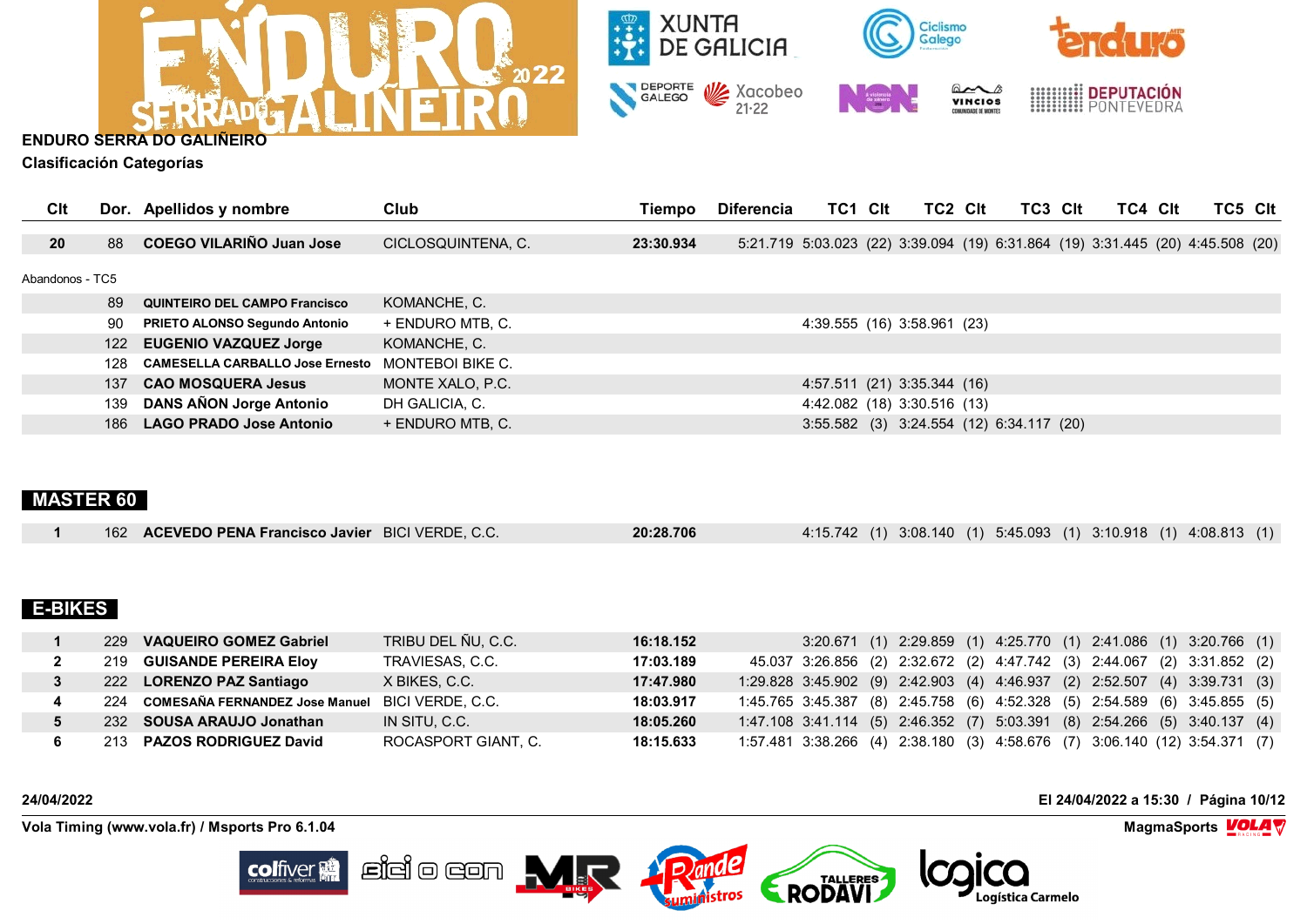



**Clasificación Categorías**

| Clt              |     | Dor. Apellidos y nombre               | Club                   | Tiempo    | <b>Diferencia</b> | TC1 CIt | TC2 CIt | TC3 CIt | TC4 CIt | TC5 CIt                                                                        |  |
|------------------|-----|---------------------------------------|------------------------|-----------|-------------------|---------|---------|---------|---------|--------------------------------------------------------------------------------|--|
|                  |     |                                       |                        |           |                   |         |         |         |         |                                                                                |  |
| $\overline{7}$   | 244 | <b>MARTINEZ FERVENZA Alberto</b>      | THC BIKE, C.           | 18:35.116 |                   |         |         |         |         | 2:16.964 3:46.875 (10) 2:53.824 (9) 5:03.468 (9) 2:56.367 (7) 3:54.582 (8)     |  |
| 8                | 237 | <b>FREIRIA ROCHA Jorge</b>            | VIGOENDURO MTB, C.     | 18:50.294 |                   |         |         |         |         | 2:32.142 3:51.484 (11) 2:53.891 (10) 5:11.750 (10) 3:00.153 (8) 3:53.016 (6)   |  |
| 9                | 220 | <b>ALFONSO FONTAN Jacobo</b>          | MOTO BIKE, P.C.        | 19:34.660 |                   |         |         |         |         | 3:16.508 3:41.289 (6) 2:51.828 (8) 4:55.551 (6) 3:59.914 (26) 4:06.078 (12)    |  |
| 10               | 225 | PEREIRA LOSADA Navor                  | MACEDA, C.C.           | 19:40.711 |                   |         |         |         |         | 3:22.559 4:01.043 (13) 2:54.961 (11) 5:23.863 (11) 3:03.914 (10) 4:16.930 (16) |  |
| 11               | 239 | <b>VILA FERNANDEZ Juan Luis</b>       | MONTEBOI BIKE C.       | 20:05.267 |                   |         |         |         |         | 3:47.115 4:12.141 (15) 3:04.422 (16) 5:41.047 (15) 3:01.832 (9) 4:05.825 (11)  |  |
| 12 <sup>12</sup> | 215 | <b>ROSENDO GARCIA Juan Carlos</b>     | FARTO, C.C.            | 20:06.243 |                   |         |         |         |         | 3:48.091 4:17.645 (17) 3:07.016 (18) 5:26.144 (12) 3:08.903 (15) 4:06.535 (13) |  |
| 13               | 242 | <b>MILEGO FERNANDEZ Daniel</b>        | + ENDURO MTB, C.       | 20:09.195 |                   |         |         |         |         | 3:51.043 4:00.266 (12) 3:00.816 (13) 5:45.332 (16) 3:10.844 (17) 4:11.937 (15) |  |
| 14               | 218 | <b>BLANCO VALVERDE Francisco Luis</b> | TRAVIESAS, C.C.        | 20:10.144 |                   |         |         |         |         | 3:51.992 4:24.367 (20) 3:02.371 (14) 5:37.023 (14) 3:04.942 (11) 4:01.441 (9)  |  |
| 15               | 231 | <b>MARTINEZ SIERRA Breogan</b>        | A FORNA, A.D.          | 20:19.714 |                   |         |         |         |         | 4:01.562 4:29.356 (22) 3:05.011 (17) 5:32.422 (13) 3:08.437 (14) 4:04.488 (10) |  |
| 16               | 230 | <b>BRAÑAS REY Juan Andres</b>         | THC BIKE, C.           | 20:35.482 |                   |         |         |         |         | 4:17.330 4:06.668 (14) 3:15.692 (20) 5:55.356 (19) 3:09.383 (16) 4:08.383 (14) |  |
| 17               | 240 | <b>OTERO CABRAL Enrique</b>           | MONTEBOI BIKE C.       | 20:43.707 |                   |         |         |         |         | 4:25.555 4:20.984 (18) 3:03.625 (15) 5:47.504 (17) 3:11.325 (18) 4:20.269 (17) |  |
| 18               | 236 | <b>VIEIRA FALLETTI Luis Renato</b>    | VIGOENDURO MTB, C.     | 21:02.298 |                   |         |         |         |         | 4:44.146 4:16.625 (16) 2:58.239 (12) 6:16.449 (22) 3:07.262 (13) 4:23.723 (18) |  |
| 19               | 221 | <b>LOPEZ DIAZ Modesto</b>             | ALOIA PATROL, C.       | 21:21.217 |                   |         |         |         |         | 5:03.065 4:22.398 (19) 3:14.394 (19) 6:03.277 (20) 3:16.351 (19) 4:24.797 (19) |  |
| 20               | 238 | <b>PADIN OTERO Francisco Javier</b>   | CORBELO, C.C.          | 22:05.208 |                   |         |         |         |         | 5:47.056 4:47.692 (23) 3:21.711 (21) 5:53.153 (18) 3:27.566 (22) 4:35.086 (21) |  |
| 21               | 223 | <b>MARIÑO COSTALES Carlos</b>         | KOMANCHE, C.           | 22:19.649 |                   |         |         |         |         | 6:01.497 4:27.485 (21) 3:23.242 (22) 6:29.141 (23) 3:19.930 (20) 4:39.851 (22) |  |
| $22 \,$          | 234 | DE SOUSA GIL Ivan                     | TEABIKES, C.           | 22:28.499 |                   |         |         |         |         | 6:10.347 4:53.762 (24) 3:26.160 (23) 6:08.238 (21) 3:26.468 (21) 4:33.871 (20) |  |
| 23               | 228 | <b>LORENZO GOMEZ Ruben</b>            | BICI O CON, C.         | 22:48.009 |                   |         |         |         |         | 6:29.857 3:32.594 (3) 3:26.235 (24) 4:48.062 (4) 2:49.489 (3) 8:11.629 (26)    |  |
| 24               | 243 | <b>CARNERO FERREIRO Celso</b>         | + ENDURO MTB, C.       | 23:35.598 |                   |         |         |         |         | 7:17.446 4:54.386 (25) 3:32.824 (25) 6:32.204 (24) 3:51.269 (25) 4:44.915 (23) |  |
| 25               | 216 | <b>CABANAS MEILAN Carlos</b>          | XSM-SANTOME DE PIÑEIRO | 24:40.480 |                   |         |         |         |         | 8:22.328 5:45.855 (28) 3:56.250 (27) 6:40.590 (25) 3:29.129 (23) 4:48.656 (24) |  |
| 26               | 212 | <b>VIDAL VIDAL Juana Maria</b>        | CORBELO, C.C.          | 25:40.977 |                   |         |         |         |         | 9:22.825 5:32.762 (27) 3:46.234 (26) 6:56.808 (26) 3:40.176 (24) 5:44.997 (25) |  |

Abandonos - TC5

| 211 | <b>CASTRO VILLAR Lorena</b>          | VIGOENDURO MTB, C.        |                                            |
|-----|--------------------------------------|---------------------------|--------------------------------------------|
|     | 214 <b>GARCIA RODAL David</b>        | VK BIKES, C.              |                                            |
| 217 | <b>MERA MERA Oscar</b>               | CARBALLIÑO, C.C.          |                                            |
| 226 | <b>QUINTEIRO ALONSO Miguel Angel</b> | PONTEBIKE TEAM SPORTSKIDS | 5:19.926 (26) 4:18.371 (28) 11:03.465 (27) |

**24/04/2022 El 24/04/2022 a 15:30 / Página 11/12**